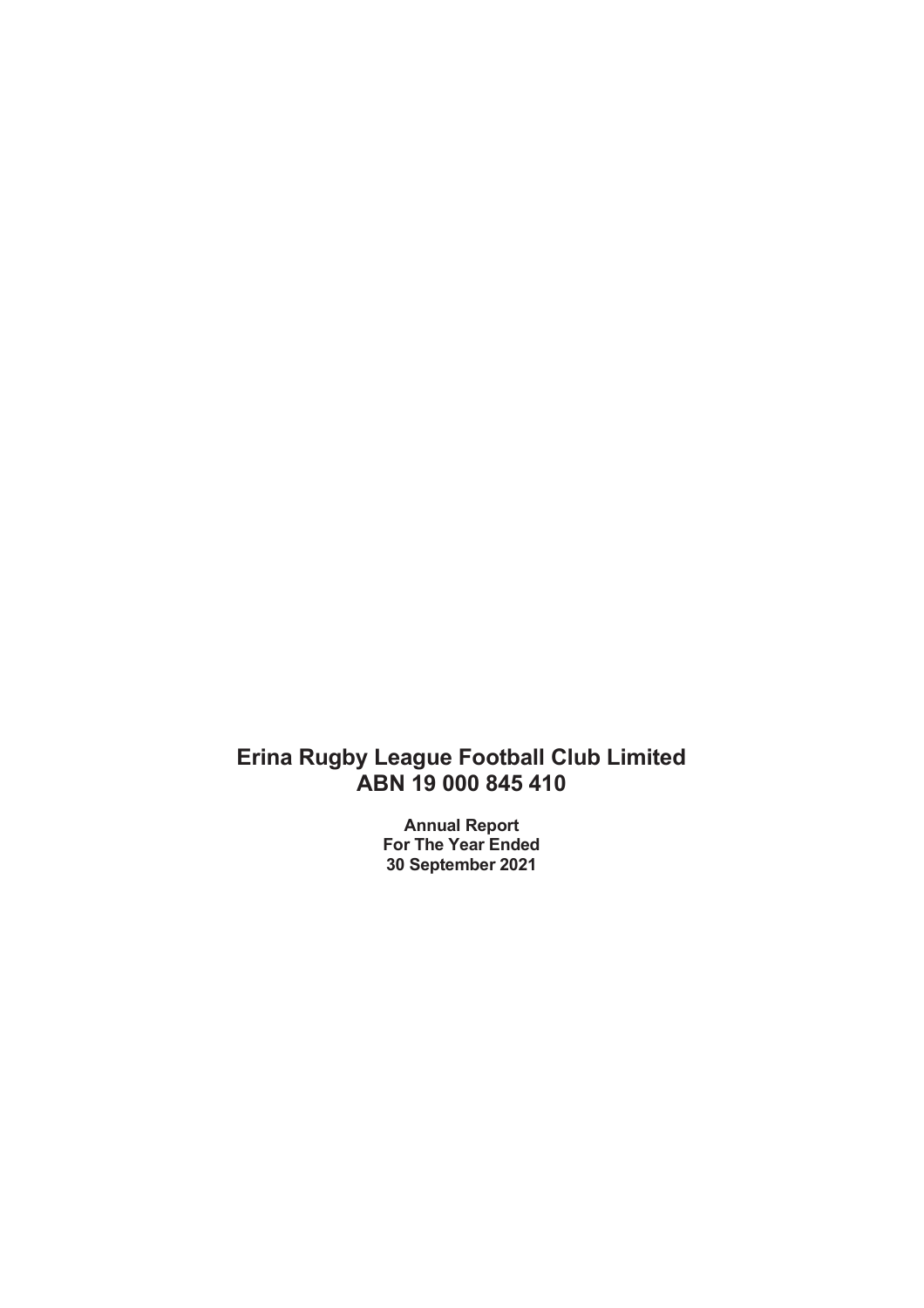# **Annual Report** For The Year Ended 30 September 2021

#### Page Number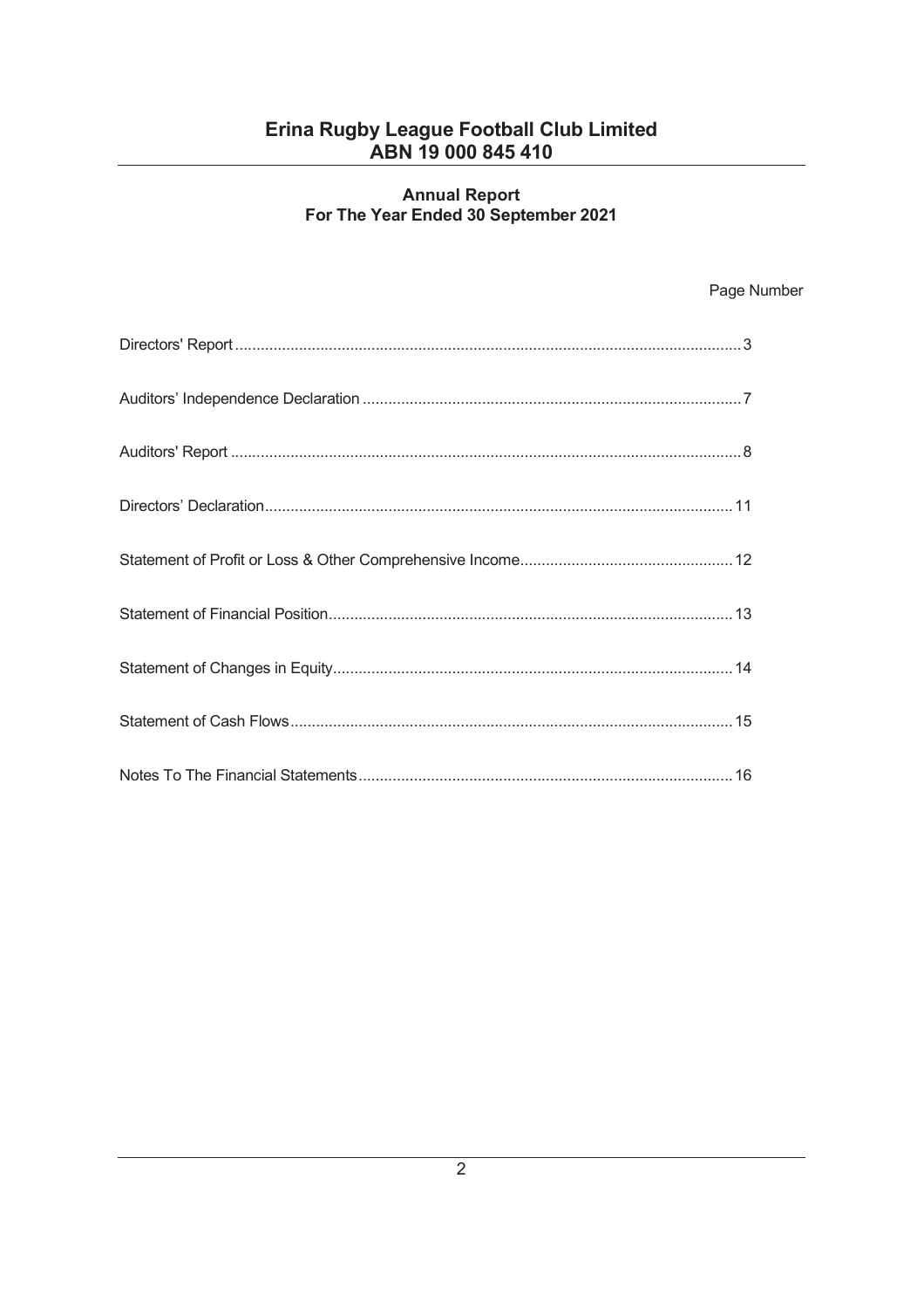Your Directors present the financial accounts of the company for the year ended 30 September 2021.

**Directors** 

The names and details of Directors in office at the day of this report are:

| <b>Name</b>     | <b>Particulars</b>                                                                                                                                                                                                                                                          |
|-----------------|-----------------------------------------------------------------------------------------------------------------------------------------------------------------------------------------------------------------------------------------------------------------------------|
| James Savage    | President, Company Director, aged 57, joined the Board in August 2011.<br>During the financial year he attended 11 of the 12 Board meetings held and 3<br>of 3 of the special Board meetings held.                                                                          |
| Stephen McGowan | Vice President, Company Director, aged 65, joined the Board in February<br>2009. During the financial year he attended 12 of the 12 Board meetings held<br>and 2 of 3 special Board meetings held.                                                                          |
| John Simnett    | Treasurer, Retired President SDA Newcastle, Justice of the Peace, Member<br>of Justices Association of NSW, aged 78, joined the Board in February 2016.<br>During the financial year he attended 9 of the 12 Board meetings held and 3<br>of 3 special Board meetings held. |
| Anthony Lavette | Director, Company Director, aged 58, joined the Board in February 2015.<br>During the financial year he attended 11 of the 12 Board meetings held and 3<br>of 3 special Board meetings held.                                                                                |
| Glenn Deegan    | Director, Company Director - Bricklayer, aged 55, joined the Board in February<br>2015. During the financial year he attended 11 of the 12 Board meetings held<br>and 3 of 3 special Board meetings held.                                                                   |
| Mark Besgrove   | Director, Production Manager, aged 58 and joined the Board in February 2017.<br>During the financial year he attended 10 of the 12 Board meetings held and 3<br>of 3 special Board meetings held.                                                                           |
| John Creevey    | Director, Company Director, aged 66, joined the Board in February 2019.<br>During the financial year he attended 11 of the 12 Board meetings held and 2<br>of 3 special Board meetings held.                                                                                |

Directors have been in office since the start of the financial year unless otherwise stated.

#### Company Secretary

The following person held the position of company secretary at the end of the financial year:

James Savage Company Secretary, was appointed on 14 December 2021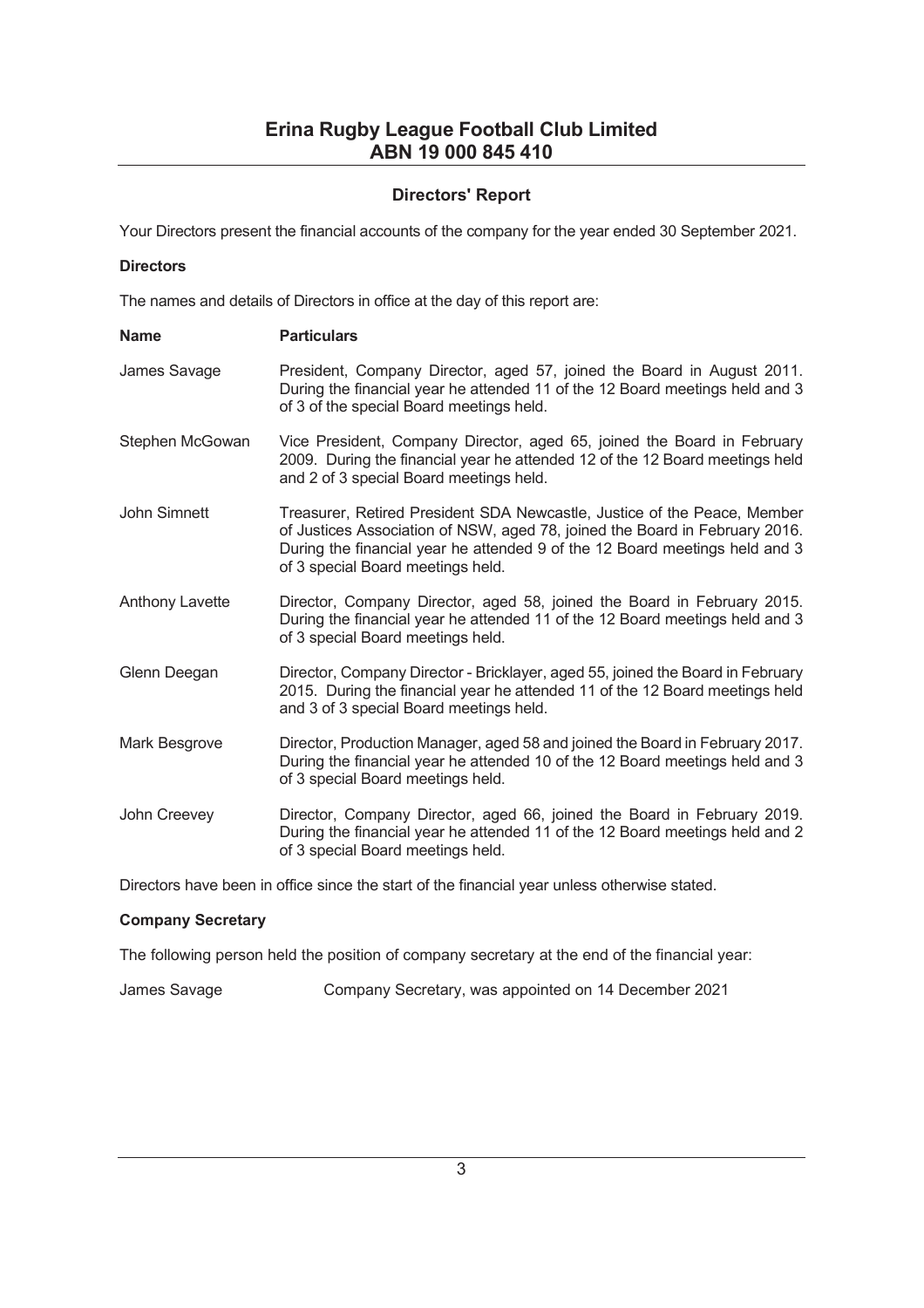#### Principal Activities

The company's principal activities of the company during the course of the financial year were to conduct and promote the game of Rugby League Football and carry out the objectives of Erina Rugby League Football Club Limited.

No significant change in the nature of these activities occurred during the financial year.

#### Short-term and Long-term Objectives

The company's Short term objectives:

- Maintain and grow profitability
- Foster and promote the sport of rugby league and other sports

The company's Long term objectives:

- To grow and improve the participation and standard of rugby league and other sports at the club
- Maintain and improve profitability

#### **Strategies**

To achieve these through diversification the company has adopted the following strategies:

- Maintain membership and grow the company's profitability.
- To diversify the Club's activities and seek to develop the Club current land

#### Key Performance Measures

The company measures its own performance through the use of both quantitative and qualitative benchmarks. The benchmarks are used by the directors to assess the financial sustainability of the company and whether the companyís short-term and long-term objectives are being achieved.

Measures used by the company for its performance:

Standard Club industry Key Performance Indicators including Gross Profit percentages, Wages percentages, EBIT and EBITDA etc.

#### Events subsequent to year end

#### Impact of COVID19 Shutdown

The NSW Government announced the closure of Greater Sydney Registered Clubs effective from 26 June 2021. The impact of this announcement was the closure of the Club's hospitality and gaming activities, including the abandoning of the Central Coast rugby league season for both senior and competitions.

The Club was re-open from 11 October 2021 with mandatory health restrictions in place and the COVID safe plan in operation to ensure the Clubís hospitality and gaming activities could recommence.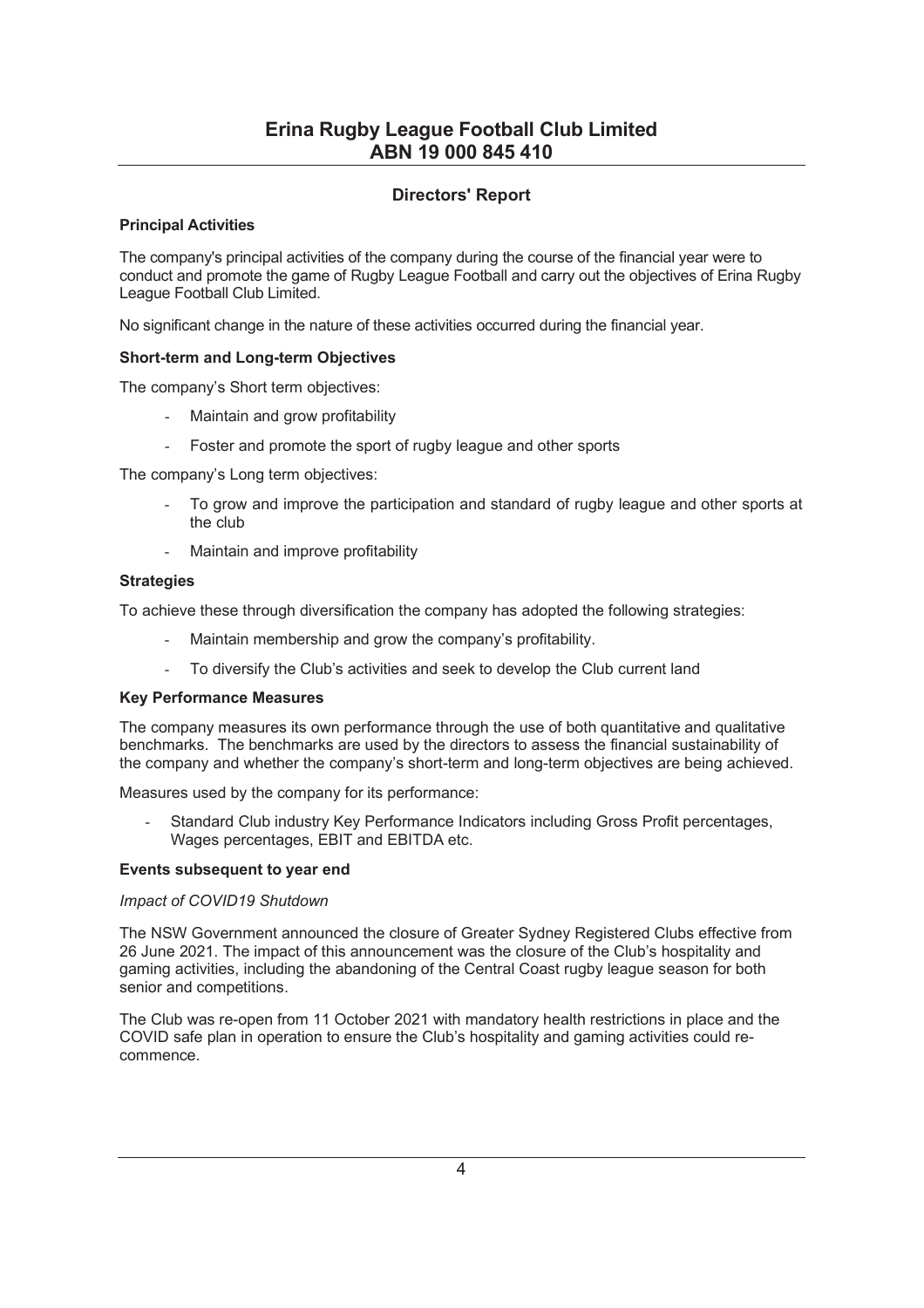#### Events subsequent to year end (cont'd)

Since the 26 June 2021 a range of measures have been introduced by the NSW and Commonwealth Government to support business, to which the Club is eligible and has received financial support during the lock down period. With the re-opening of the Club it is expected that government support will be withdrawn over time, however the Directors anticipates that the trading conditions with continue to be challenging until such a time when the Club can return to normal operations. The board continues to monitor the financial impact of the pandemic & government restrictions placed on its operations.

#### Dividends

Under the companyís Constitution no dividend can be paid.

#### Operating Results

The profit for the company for the financial year amounted to \$159,621 (2020: \$405,076) and earnings before interest, tax and depreciation amounted to \$825,701 (2020: \$1,093,932). The net trading profit for the licensed club for the financial year amounted to \$270,707 (2020: \$422,097) before the net loss from the Football trading of \$111,086 (2020: \$17,021) was applied.

#### Review of Operations

During the financial year the company continued its following core activities. The results from operations of the Club were impacted by COVID19 restrictions in both the current financial year and prior years. including the following lock downs which impacted the Club and rugby league competition for seniors and juniors.

- 2021 mandatory 15 weeks lock down from the 26 June 2021 to the 11 October 2021
- · 2020 mandatory 9 weeks lock down from 27 April 2020 to the 27 June 2020

#### Bar Trading:

Bar sales for the year totalled \$935,542 which is a decrease from 2020 of \$77,936 (7.7%). The reduction in total turnover is principally due the Club being in lock down longer in 2021 when compared to 2020. The trading profit decreased by \$11,088 (5%) to \$210,545.

#### Poker Machine Trading:

Net takings for the year totalled \$2,062,210 which is a decrease from 2020 of \$224,213 (9.8%). The reduction is total turnover is principally due to the Club being in lock down longer in 2021 when compared to 2020. The trading profit of \$1,258,562 showed a decrease over last year of \$165,167 (11.6%) due to lower net clearances and a decrease in wages of \$23,487.

#### Catering Trading:

Catering sales for the year totalled \$980,627 which is a decrease from 2020 of \$17,553 (1.8%). The reduction is principally due to the period the Club was in lock down in response to the public health response. The net trading profit of \$151,261 compared to a profit of \$36,788 in 2020 is a net increase of \$114,473 mainly due to a decrease in wages of \$88,316 and other cost savings from the Clubís closure.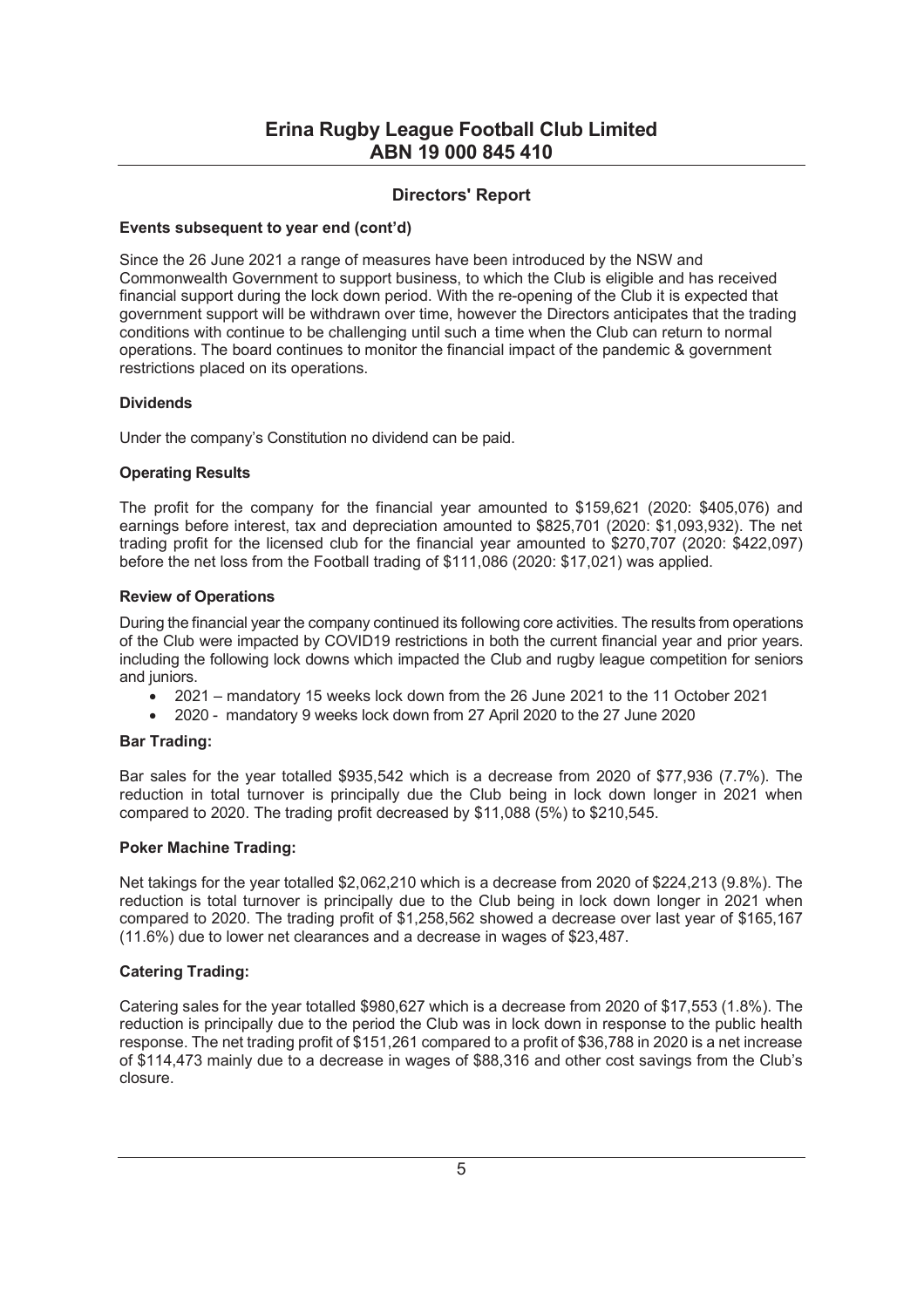#### Membership

Total members for the year ended 30 September 2021 was 9,272 (2020: 10,497).

The company is incorporated under the Corporations Act 2001 and is a company limited by quarantee. If the company is wound up, the constitution states that each member is required to contribute a maximum of \$2,00 each towards meeting any outstanding obligations of the company.

As at 30 September 2021 the total amount that members of the company are liable to contribute of the company is wound up is \$18,544 (2020: \$20,994).

#### **Auditors Independence Declaration**

The Lead auditor's independence declaration for the year ended 30 September 2021 has been received and can be found on page 7 of the financial report.

Signed in accordance with a resolution of the Board of Directors.

President/Director

 $1 - 2022$ 

Dated at Erina on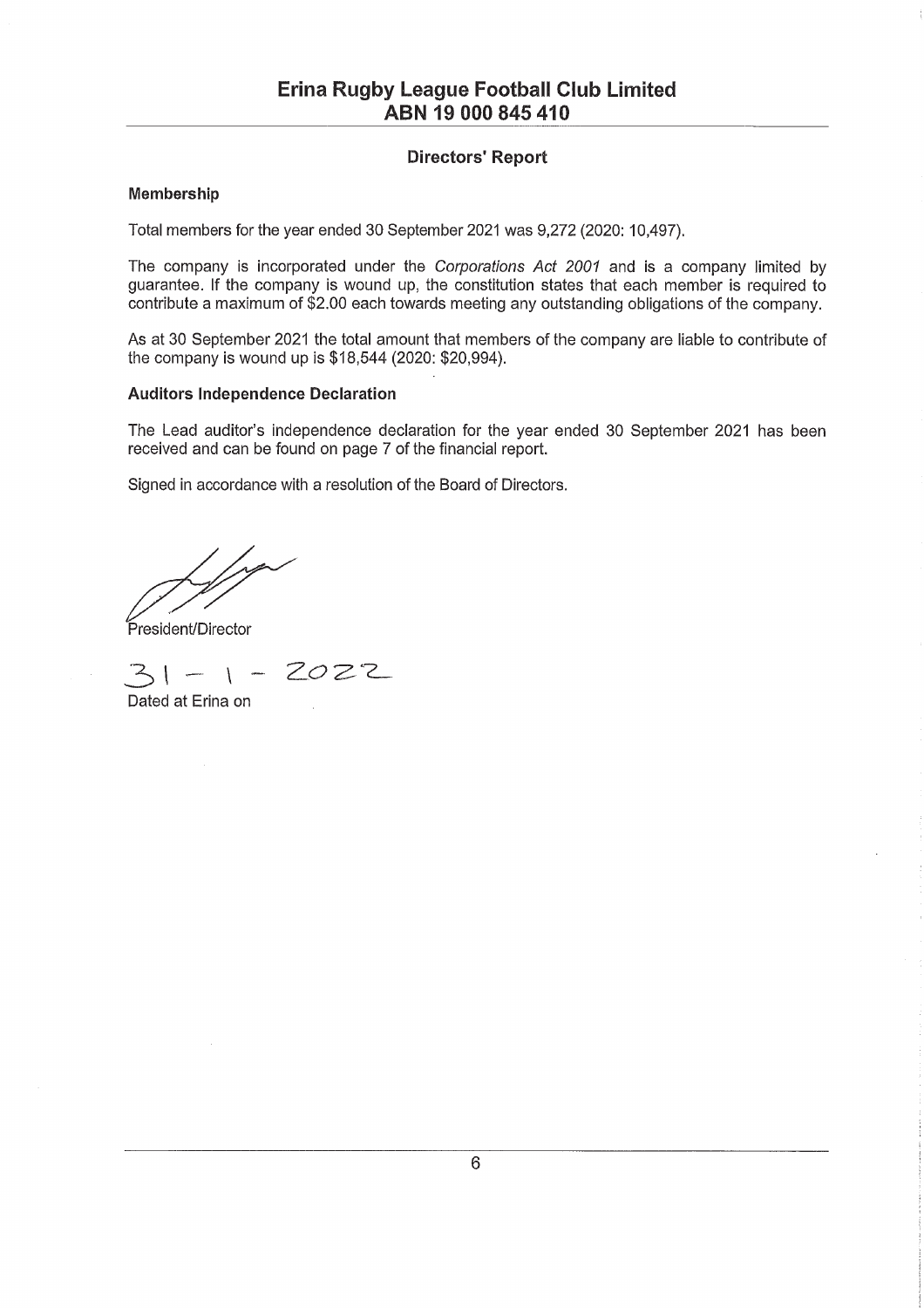



#### Auditors Independence Declaration Under Section 307C of the Corporations Act 2001 to the Directors of Erina Rugby League Football Club Limited

As lead auditor for the audit of Erina Rugby League Club Limited for the year ended 30 September 2021, I declare that, to the best of my knowledge and belief, there have been no contraventions of:

- (i) the auditor independence requirements as set out in the Corporations Act 2001 in relation to the audit; and
- (ii) any applicable code of professional conduct in relation to the audit.

## FORTUNITY ASSURANCE

Moran *l* 

Adrian Thompson Partner

155 The Entrance Road ERINA NSW 2250

Dated: 31 January 2022

Liability limited by a scheme approved under **Professional Standards Legislation**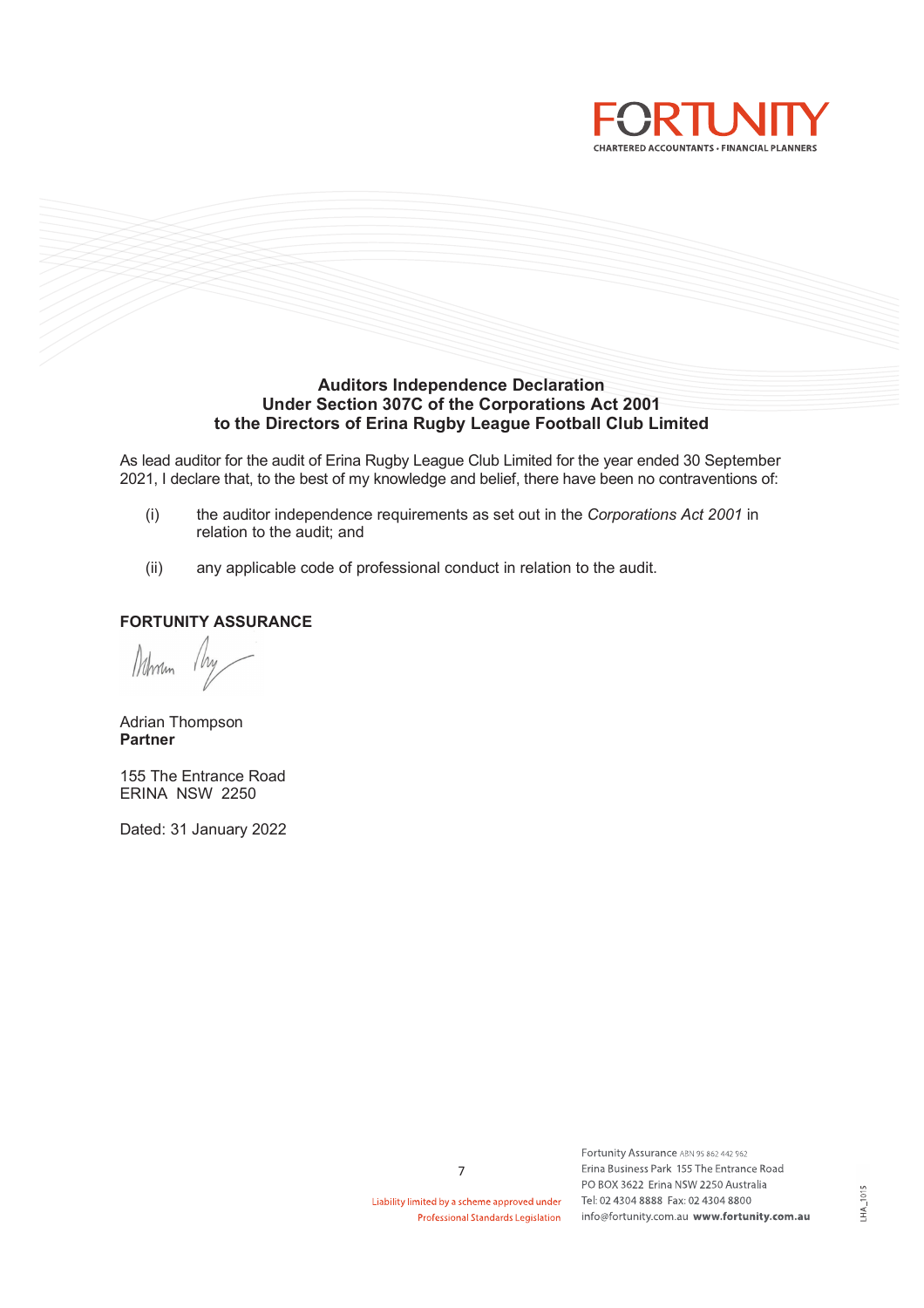

#### Independent Audit Report to the Members of Erina Rugby League Football Club Limited

#### Report on the Financial Report

#### Opinion

We have audited the financial report of Erina Rugby League Football Club Limited (the company), which comprises the statement of financial position as at 30 September, 2021, the statement of profit or loss and other comprehensive income, statement of changes memberís funds and statement of cash flows for the year then ended, notes comprising a summary of significant accounting policies and other explanatory information, and the directors' declaration.

In our opinion, the accompanying financial report of Erina Rugby League Football Club Limited is in accordance with the Corporations Act 2001, including:

- (i) giving a true and fair view of the companyís financial position as at 30 September, 2021 and of its financial performance for the year then ended; and
- (ii) complying with Australian Accounting Standards Reduced Disclosure Requirements and the Corporations Regulations 2001.

#### Basis of Opinion

We conducted our audit in accordance with Australian Auditing Standards. Our responsibilities under those standards are further described in the Auditor's Responsibilities for the Audit of the Financial Report section of our report. We are independent of the company in accordance with the auditor independence requirements of the Corporations Act 2001 and the ethical requirements of the Accounting Professional and Ethical Standards Board's APES 110: Code of Ethics for Professional Accountants (the Code) that are relevant to our audit of the financial report in Australia. We have also fulfilled our other ethical responsibilities in accordance with the Code.

We confirm that the independence declaration required by the Corporations Act 2001, which has been given to the directors of Erina Rugby League Football Club Limited, would be in the same terms if given to the directors as at the time of this auditor's report.

We believe that the audit evidence we have obtained is sufficient and appropriate to provide a basis for our opinion.

#### Other Information

Those charged with governance are responsible for the other information. The other information comprises the information included in the Companyís annual report for the year ended 30 September, 2021, but does not include the financial report and our auditor's report thereon.

Our opinion on the financial report does not cover the other information and accordingly we do not express any form of assurance conclusion thereon.

Liability limited by a scheme approved under **Professional Standards Legislation**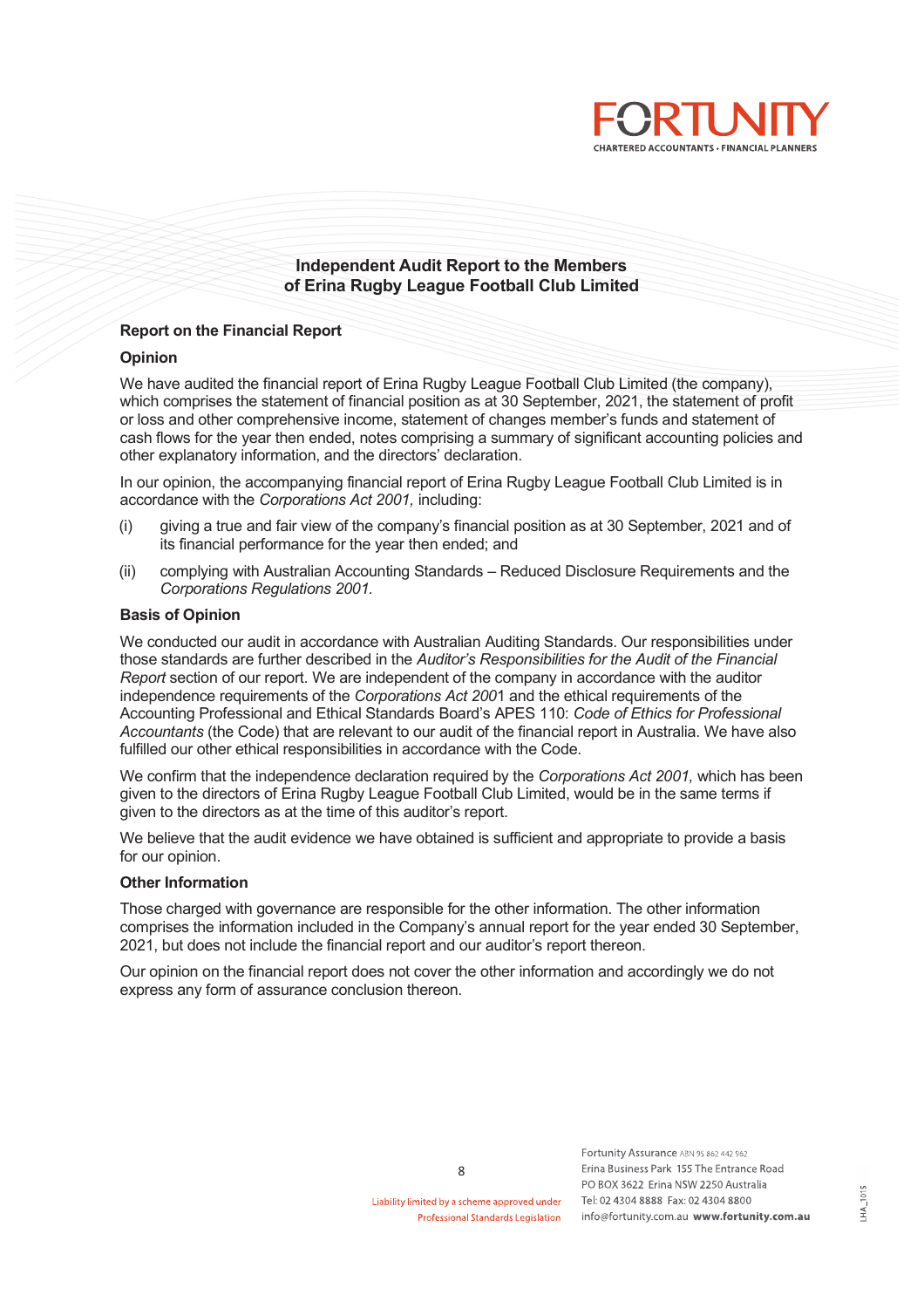

#### Independent Audit Report to the Members of Erina Rugby League Football Club Limited

#### Other Information (continued...)

In connection with our audit of the financial report, our responsibility is to read the other information and, in doing so, consider whether the other information is materially inconsistent with the financial report or our knowledge obtained in the audit or otherwise appears to be materially misstated.

If, based on the work we have performed, we conclude that there is a material misstatement of this other information, we are required to report that fact. We have nothing to report in this report.

#### Responsibilities of the Directors for the Financial Report

The directors of the company are responsible for the preparation of the financial report that gives a true and fair view in accordance with Australian accounting Standards - Reduced Disclosure Requirements and the *Corporations Act 2001* and for such internal control as the directors determine as necessary to enable the preparation of the financial report that gives a true and fair view and is free from material misstatement, whether due to fraud or error.

In preparing the financial report the directors are responsible for assessing the company's ability to continue as a going concern, disclosing, as applicable, matters related to going concern and using the going concern basis of accounting unless the directors either intend to liquidate the company or to cease operations, or have no realistic alternative but to do so.

#### Auditor's Responsibilities for the Audit of the Financial Report

Our objectives are to obtain reasonable assurance about whether the financial report as a whole is free from material misstatement, whether due to fraud or error, and to issue an auditor's report that includes our opinion. Reasonable assurance is a high level of assurance, but is not a guarantee that an audit conducted in accordance with the Australian Auditing Standards will always detect a material misstatement when it exists. Misstatements can arise from fraud or error and are considered material if, individually or in the aggregate, they could reasonably be expected to influence the economic decisions of users taken on the basis of this financial report.

As part of an audit in accordance with the Australian Auditing Standards, we exercise professional judgement and maintain professional scepticism throughout the audit. We also:

- Identify and assess the risks of material misstatement of the financial report, whether due to fraud or error, design and perform audit procedures responsive to those risks, and obtain audit evidence that is sufficient and appropriate to provide a basis for our opinion. The risk of not detecting a material misstatement resulting from fraud is higher than for one resulting from error, as fraud may involve collusion, forgery, intentional omissions, misrepresentations, or the override of internal control.
- Obtain an understanding of internal control relevant to the audit in order to design audit procedures that are appropriate in the circumstances, but not for the purpose of expressing an opinion on the effectiveness of the company's internal control.
- Evaluate the appropriateness of accounting policies used and the reasonableness of accounting estimates and related disclosures made by the directors.

9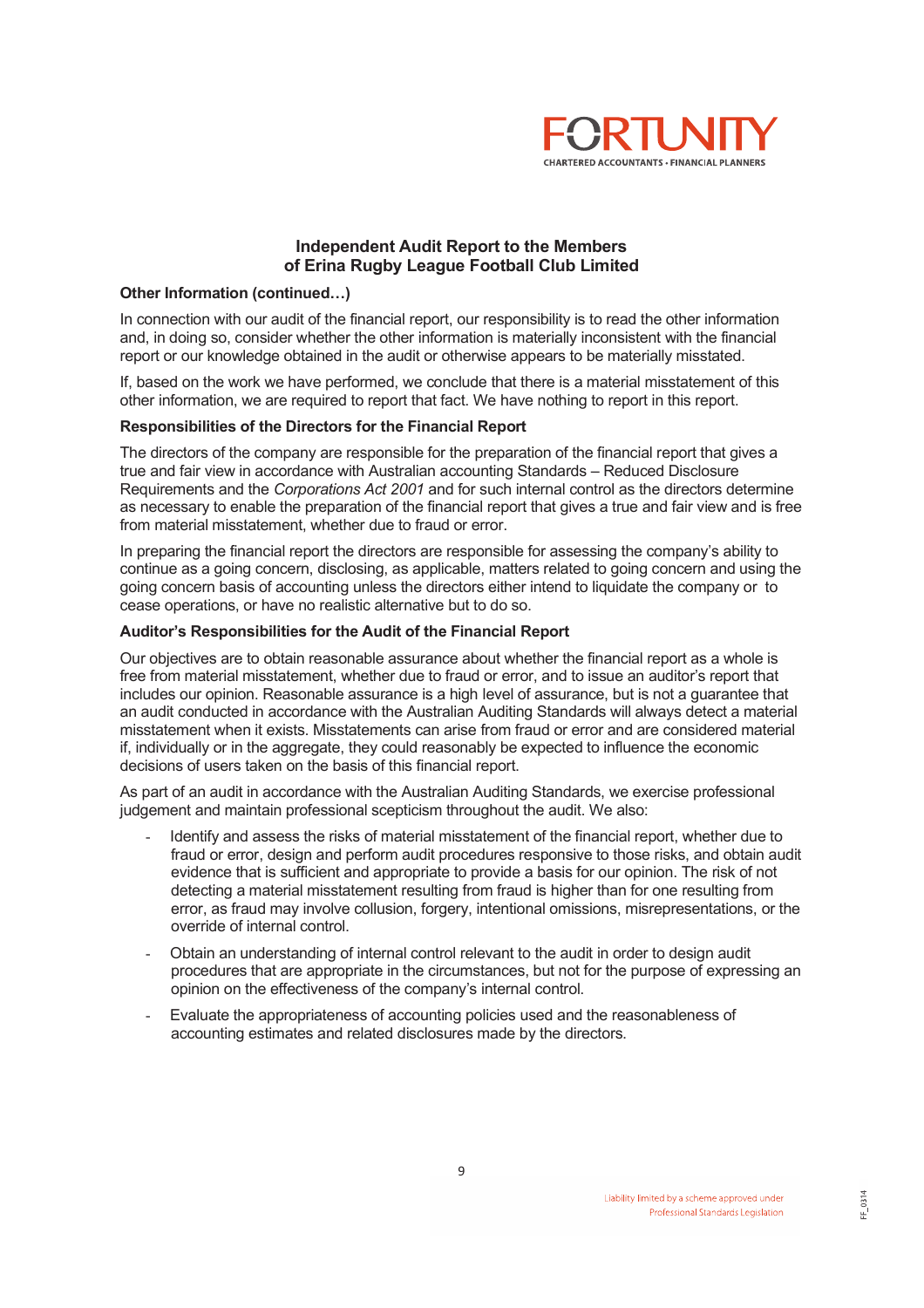

#### Independent Audit Report to the Members of Erina Rugby League Football Club Limited

#### Auditor's Responsibilities for the Audit of the Financial Report (continued...)

- Conclude on the appropriateness of the directors' use of the going concern basis of accounting and, based on the audit evidence obtained, whether a material uncertainty exists related to events or conditions that may cast significant doubt on the companyís ability to continue as a going concern. If we conclude that a material uncertainty exists, we are required to draw attention in our auditor's report to the related disclosures in the financial report or, if such disclosures are inadequate, to modify our opinion. Our conclusions are based on the audit evidence obtained up to the date of our auditor's report. However, future events or conditions may cause the company to cease to continue as a going concern.
- Evaluate the overall presentation, structure and content of the financial report, including the disclosures, and whether the financial report represents the underlying transactions and events in a manner that achieves fair presentation.
- Obtain sufficient audit evidence regarding the financial information of the entities or business activities within the company to express an opinion on the financial report. We are responsible for the direction, supervision and performance of the audit. We remain solely responsible for our audit opinion

We communicate with the directors regarding, among other matters, the planned scope and timing of the audit and significant audit findings, including significant deficiencies in internal control that we identify during our audit.

#### FORTUNITY ASSURANCE

Mohram My

Adrian Thompson Partner 155 The Entrance Road ERINA NSW 2250

Dated: 31 January 2022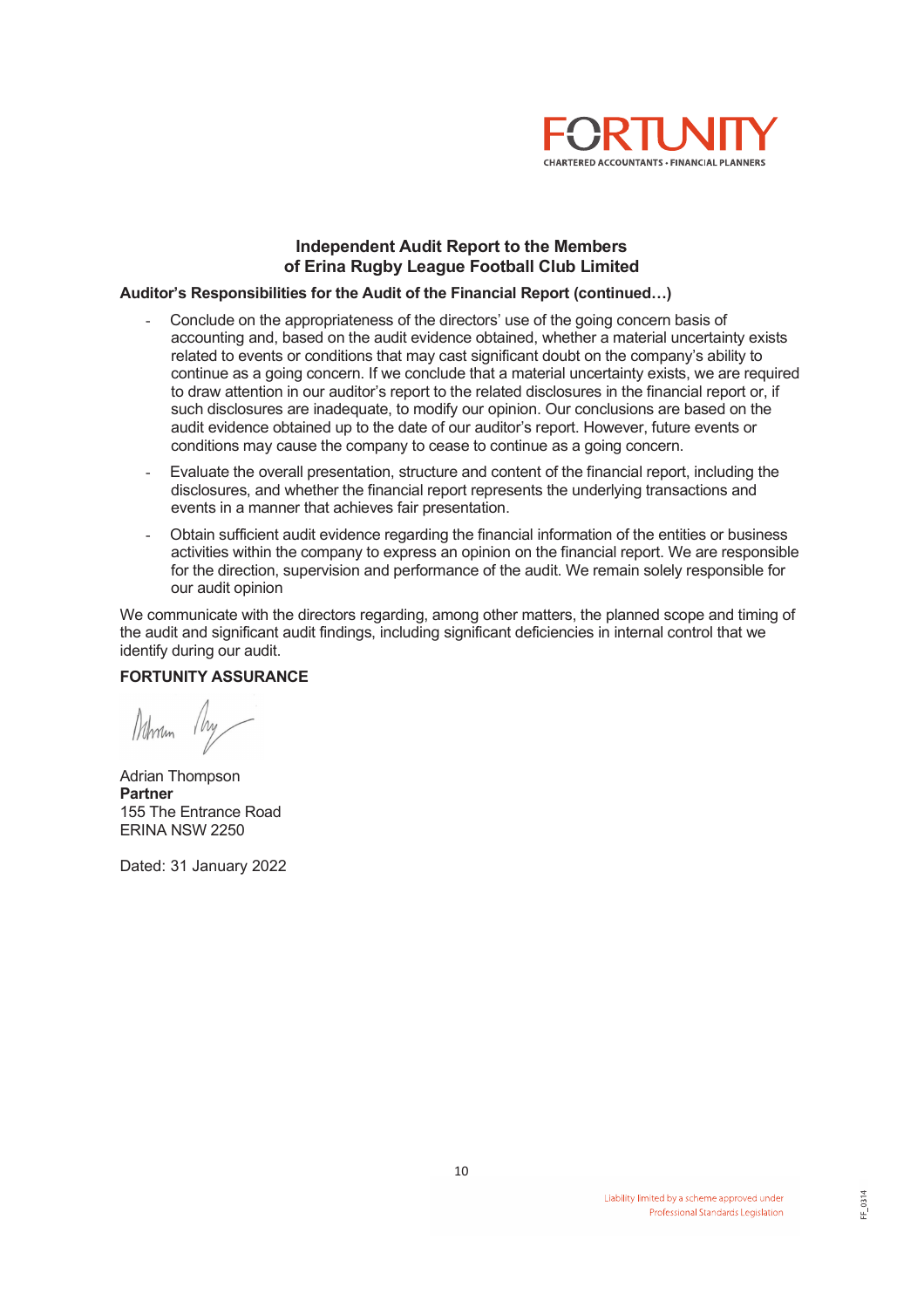# **Directors' Declaration**

The directors of the company declare that:

- The financial report and notes, as set out on pages 12 to 32 are in accordance with the  $\mathbf{1}$ . Corporations Act 2001 and:
	- $(a)$ comply with Australian Accounting Standards - Reduced Disclosure Requirements; and
	- give a true and fair view of the financial position as at 30 September 2021 and of the  $(a)$ performance for the year ended on that date of the company;
- In the director's opinion there are reasonable grounds to believe that the company will be  $2.$ able to pay its debts as and when they become due and payable.

Signed in accordance with a resolution of the Board of Directors.

Yn

President/Director

 $3(-1-22)$ <br>Dated at Erina on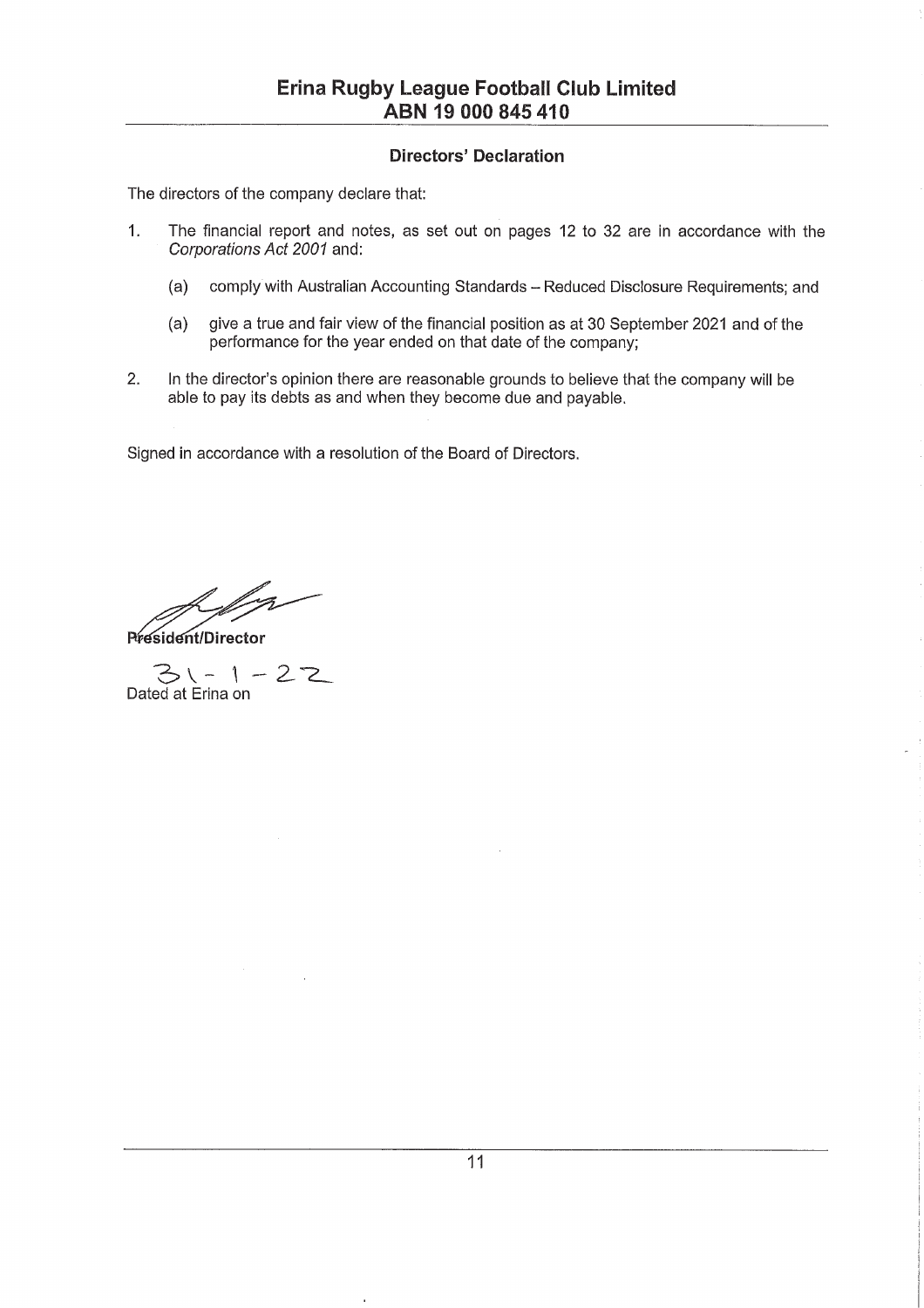## Statement of Profit or Loss & Other Comprehensive Income For The Year Ended 30 September 2021

| <b>Note</b>                               | 2021<br>\$                                                          | 2020<br>\$                                                            |
|-------------------------------------------|---------------------------------------------------------------------|-----------------------------------------------------------------------|
| 2                                         | 4,704,208                                                           | 5,647,195                                                             |
| 3                                         | (725, 727)<br>(1,425,509)<br>(122,090)<br>(196, 601)<br>(1,408,580) | (775, 350)<br>(2, 124, 280)<br>(140, 773)<br>(56, 332)<br>(1,457,098) |
|                                           | 825,701                                                             | 1,093,362                                                             |
| 3<br>3                                    | (608, 883)<br>(57, 197)                                             | (620, 331)<br>(67, 955)                                               |
|                                           | 159,621                                                             | 405,076                                                               |
| 1(i)                                      |                                                                     |                                                                       |
| Net surplus for the year after income tax | 159,621                                                             | 405,076                                                               |
| Total comprehensive surplus for the year  | 159,621                                                             | 405,076                                                               |
|                                           |                                                                     |                                                                       |

The accompanying notes form part of these financial statements.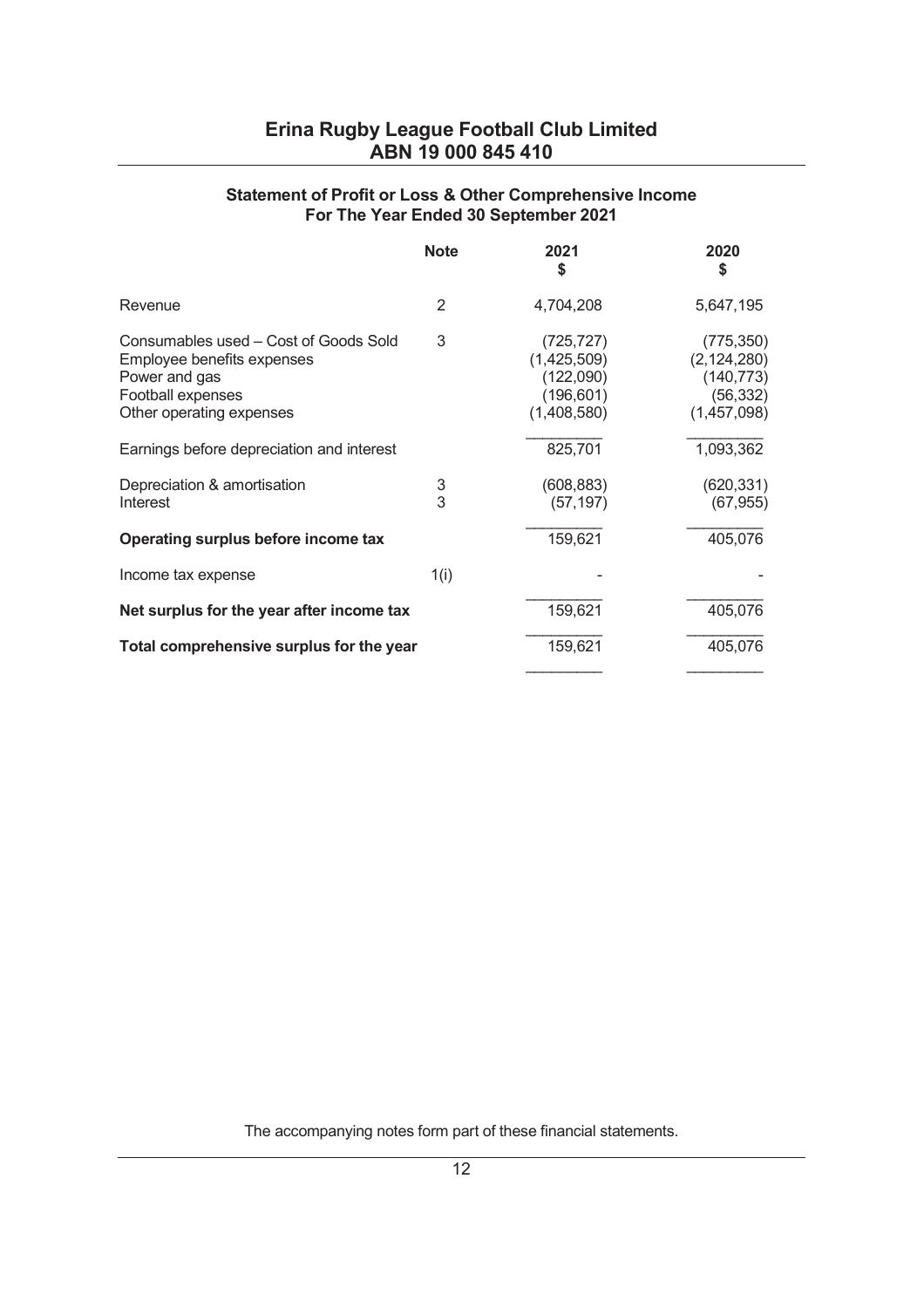# Statement of Financial Position As At 30 September 2021

|                                                                                                                                                     | <b>Note</b>                   | 2021<br>\$                                   | 2020<br>\$                                   |
|-----------------------------------------------------------------------------------------------------------------------------------------------------|-------------------------------|----------------------------------------------|----------------------------------------------|
| <b>Current Assets</b><br>Cash and cash equivalents<br>Trade & other receivables<br>Inventories<br>Other current assets                              | 4<br>5<br>6<br>$\overline{7}$ | 1,720,404<br>34,120<br>82,560<br>10,957      | 1,438,350<br>175,719<br>80,140<br>12,886     |
| <b>Total Current Assets</b>                                                                                                                         |                               | 1,848,041                                    | 1,707,095                                    |
| <b>Non-Current Assets</b><br>Property, plant & equipment                                                                                            | 8                             | 9,318,328                                    | 9,404,376                                    |
| <b>Total Non-Current Assets</b>                                                                                                                     |                               | 9,318,328                                    | 9,404,376                                    |
| <b>Total Assets</b>                                                                                                                                 |                               | 11,166,369                                   | 11, 111, 471                                 |
| <b>Current Liabilities</b><br>Trade and other payables<br><b>Borrowings</b><br>Provisions for employee benefits<br><b>Total Current Liabilities</b> | $9\,$<br>10<br>11             | 227,040<br>1,628,194<br>318,212<br>2,173,446 | 504,458<br>1,513,413<br>335,382<br>2,353,253 |
| <b>Non-Current Liabilities</b><br><b>Borrowings</b><br>Provisions for employee benefits                                                             | 10<br>11                      | 194,892<br>35,346                            | 118,649<br>36,501                            |
| <b>Total Non-Current Liabilities</b>                                                                                                                |                               | 230,238                                      | 155,150                                      |
| <b>Total Liabilities</b>                                                                                                                            |                               | 2,403,684                                    | 2,508,403                                    |
| <b>Net Assets</b>                                                                                                                                   |                               | 8,762,685                                    | 8,603,068                                    |
| <b>Equity</b><br>Retained earnings<br>Reserves                                                                                                      | 12<br>13                      | 5,401,457<br>3,361,228                       | 5,241,840<br>3,361,228                       |
| <b>Total Equity</b>                                                                                                                                 |                               | 8,762,685                                    | 8,603,068                                    |
|                                                                                                                                                     |                               |                                              |                                              |

The accompanying notes form part of these financial statements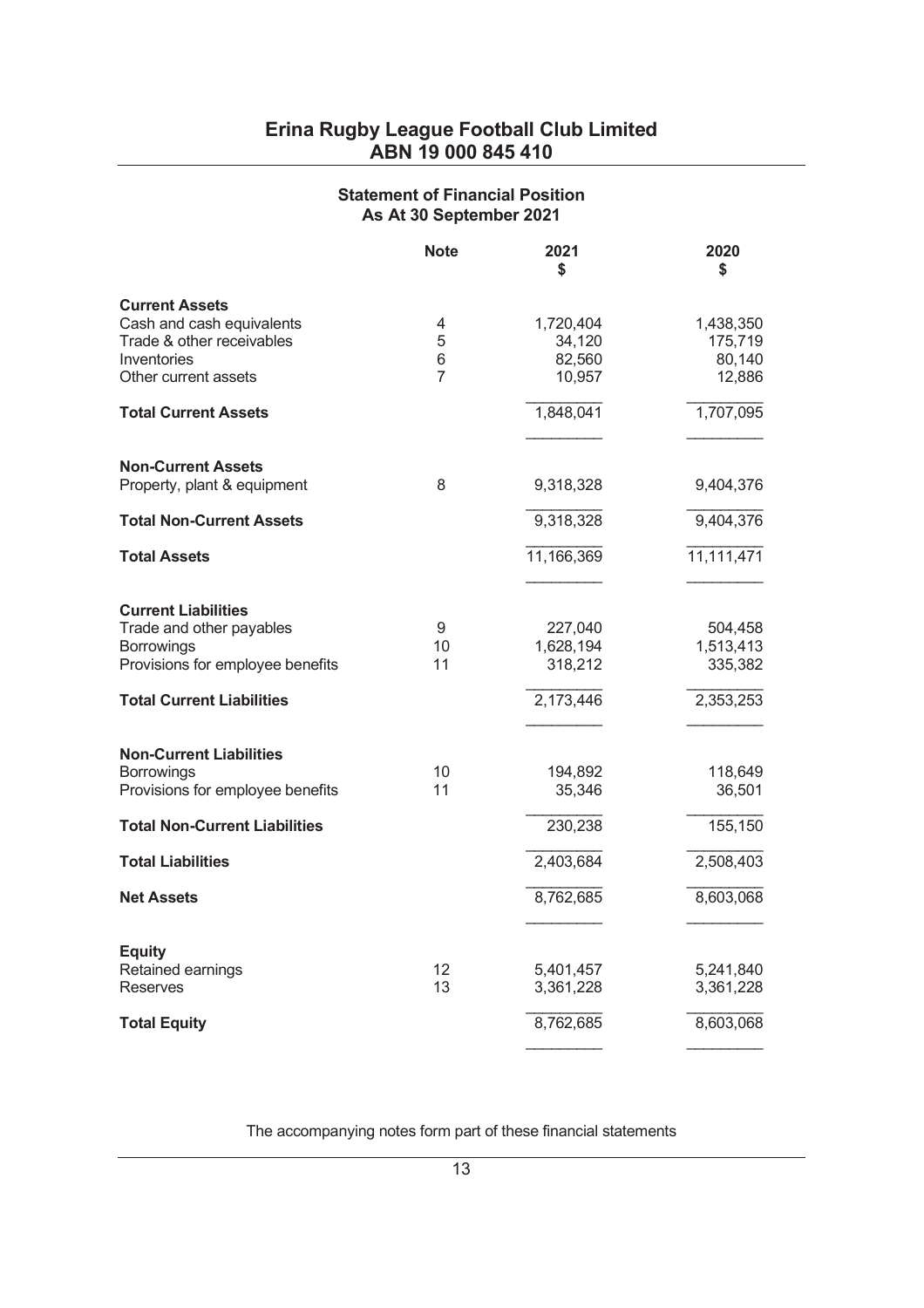## Statement of Changes in Equity For the Year Ended 30 September 2021

|                                                                | <b>Retained</b><br><b>Earnings</b> | <b>Asset</b><br><b>Revaluation</b><br><b>Reserve</b> | Total     |  |
|----------------------------------------------------------------|------------------------------------|------------------------------------------------------|-----------|--|
|                                                                | \$                                 | \$                                                   | \$        |  |
| Balance at 1 October 2019                                      | 4,836,760                          | 3,361,228                                            | 8,197,988 |  |
| Other Comprehensive Income                                     |                                    |                                                      |           |  |
| Surplus for the year attributable<br>to members of the company | 405,076                            |                                                      | 405,076   |  |
| Balance at 30 September 2020                                   | 5,241,840                          | 3,361,228                                            | 8,603,068 |  |
| Other Comprehensive Income                                     |                                    |                                                      |           |  |
| Surplus for the year attributable<br>to members of the company | 159,621                            |                                                      | 159,621   |  |
| Balance at 30 September 2021                                   | 5,401,457                          | 3,361,228                                            | 8,762,685 |  |

The accompanying notes form part of these financial statements.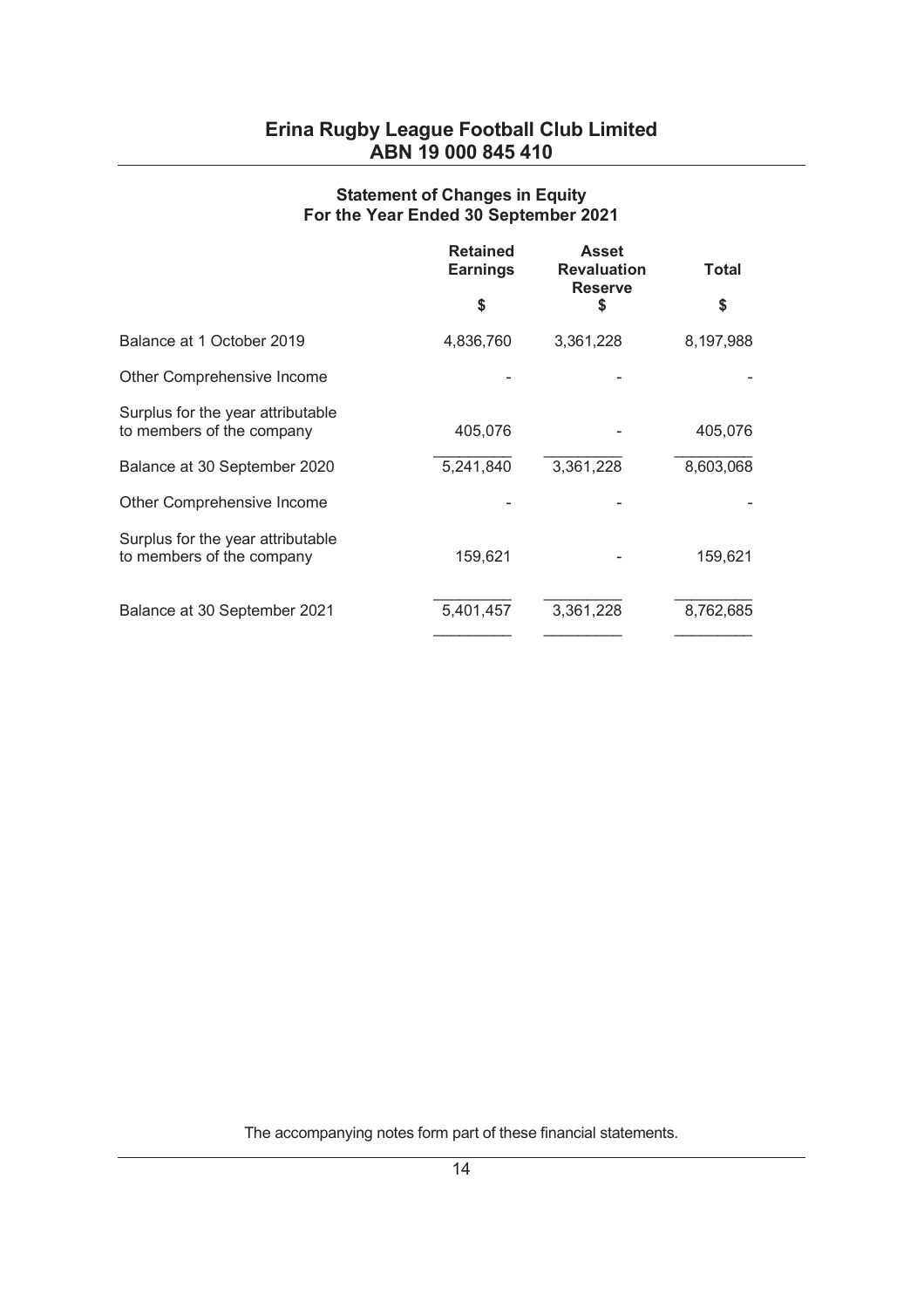#### Statement of Cash Flows For The Year Ended 30 September 2021

| <b>Note</b>                                                             | 2021<br>\$    | 2020<br>\$  |
|-------------------------------------------------------------------------|---------------|-------------|
| Cash flows from operating activities                                    |               |             |
| Receipts from members, customers & guests                               | 4,747,327     | 5,462,745   |
| Payments to suppliers & employees                                       | (4, 165, 927) | (4,503,735) |
| Interest received                                                       | 164           | 279         |
| Finance costs - Interest paid                                           | (57, 197)     | (67, 955)   |
| Net cash provided by operating activities<br>19 <sub>(b)</sub>          | 524,367       | 891,334     |
|                                                                         |               |             |
| Cash flows from investing activities                                    |               |             |
| Proceeds from sale of plant & equipment                                 | 89,497        | 29,800      |
| Payment for property, plant and equipment                               | (522, 835)    | (188,063)   |
| Net cash used in investing activities                                   | (433, 338)    | (158, 263)  |
|                                                                         |               |             |
| <b>Cash flows from financing activities</b><br>Proceeds from borrowings | 326,064       | 49,500      |
| Repayment of borrowings                                                 | (135, 039)    | (68, 612)   |
|                                                                         |               |             |
| Net cash provided by / (used in) financing activities                   | 191,025       | (19, 112)   |
|                                                                         |               |             |
| Net increase or decrease in cash held                                   | 282,054       | 713,969     |
| Cash at beginning of the financial year                                 | 1,438,350     | 724,391     |
| 19(a)<br>Cash at the end of the financial year                          | 1,720,404     | 1,438,350   |
|                                                                         |               |             |

The accompanying notes form part of these financial statements.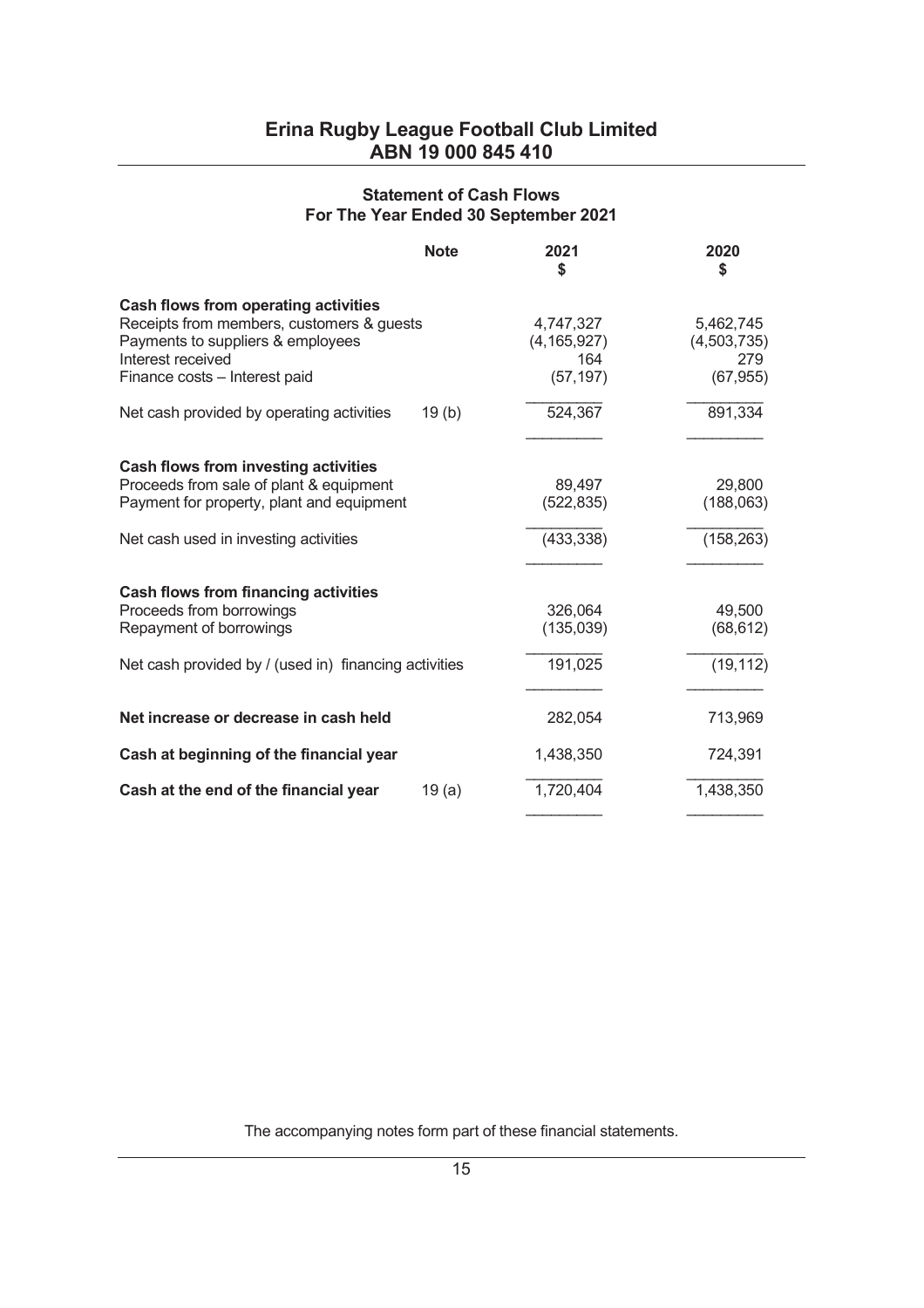#### Note 1. Summary of Significant Accounting Policies

#### Basis of Preparation

Erina Rugby League Football Club Limited applies Australian Accounting Standards – Reduced Disclosure Requirements as set out in AASB 1053: Application of Tiers of Australian Accounting Standards.

The financial statements are general purpose financial statements that have been prepared in accordance with Australian Accounting Standards – Reduced Disclosure Requirements of the Australian Accounting Standards Board (AASB) and the Corporations Act 2001. The company is a not-for-profit entity for financial reporting purposes under Australian Accounting Standards.

Australian Accounting Standards set out accounting policies that the AASB has concluded would result in financial statements containing relevant and reliable information about transactions, events and conditions. Material accounting policies adopted in the preparation of these financial statements are presented below and have been consistently applied unless stated otherwise.

The financial statements, except for the cash flow information, have been prepared on an accruals basis and are based on historical costs, modified, where applicable, by the measurement at fair value of selected non-current assets, financial assets and financial liabilities. The amounts presented in the financial statements have been rounded to the nearest dollar.

The financial statements were authorised for issue on January 2022 by the directors of the company.

#### Accounting Policies

#### (a) Revenue

Revenue from the sale of goods is recognised upon the delivery of goods to members, guests etc.

Revenue from rendering a service is recognised upon the delivery of the service to members, guests  $_{\text{atc}}$ 

Where the entity receives memberships, sponsorships or grants, it assesses whether the contract is enforceable and has sufficiently specific performance obligations in accordance with AASB15.

Where both these conditions are satisfied the Company;

- · Identifies each performance obligation relating to the membership, sponsorship or grant;
- · Recognises a contract liability for its obligations under the contract or grant;
- · Recognises revenue as it satisfies its performance obligations.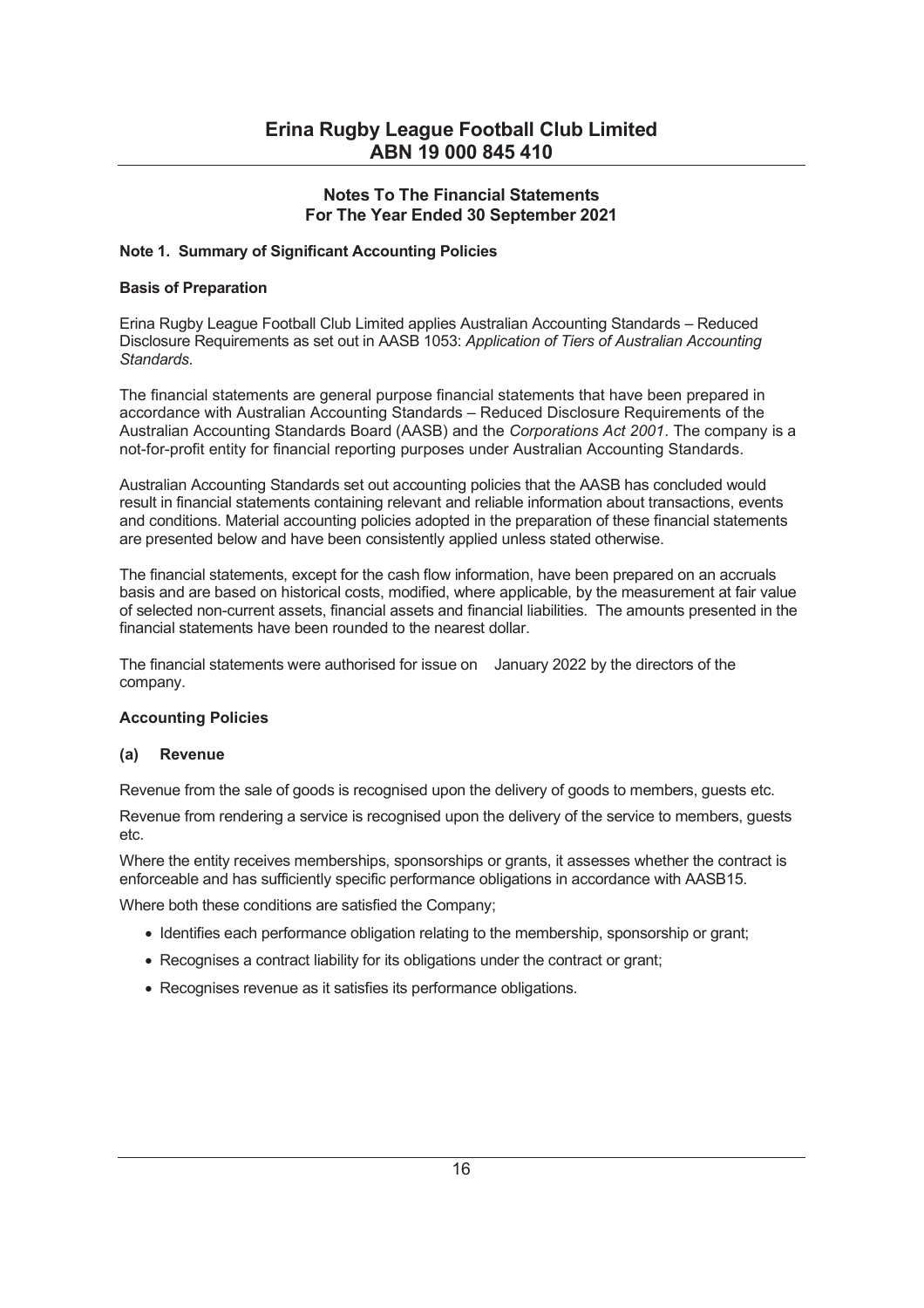#### Note 1. Summary of Significant Accounting Policies (cont'd)

#### (a) Revenue (cont'd)

When the contract is not enforceable or does not have sufficiently specific performance obligations, the Company;

- · Recognises the asset received in accordance with the recognition requirements of other applicable accounting standards (AASB9, AASB16 and AASB138);
- · Recognises related amounts (being contributions by owners, lease liability, financial instruments, provisions, revenue or contract liabilities);
- · Recognises income immediately in profit or loss as the difference between the initial carrying amount of the asset and the related amount.

Interest revenue is recognised on a proportional basis taking into account the interest rates applicable to financial assets.

All revenue is stated net of the amount of goods and services tax (GST).

#### (b) Inventories

Inventories are measured at the lower value of cost and current replacement cost. Inventories held for distribution are measured at cost adjusted, when applicable, for any loss of service potential.

Inventories acquired at no cost, or for normal consideration, are valued at the current replacement cost as at the date of acquisition.

#### (c) Property, Plant and Equipment

Each class of Property, Plant and Equipment is carried at cost or fair values as indicated, at independent valuation, less, where applicable accumulated depreciation and impairment losses.

## Property

Buildings and Improvements are measured on the basis of cost. Freehold Land was measured at an independent valuation by Mr Benjamin Doran of Robertson & Robertson, registered valuer, such valuation was carried out on 16 October 2018. The valuation has not been taken up in the financial statements.

Increases in the carrying amount arising on revaluation of land and buildings are recognised in other comprehensive income and accumulated in the revaluation surplus in equity. Revaluation decreases that offset previous increases of the same class of assets shall be recognised in other comprehensive income under the heading of revaluation surplus. All other decreases are recognised in profit and loss.

As the revalued buildings are depreciated the difference between depreciation recognised in the Statement of Comprehensive Income, which is based on the revalued carrying amount of the asset, and the depreciation based on the assetís original cost is transferred from the revaluation surplus to retained earnings.

Any accumulated depreciation at the date of revaluation is eliminated against the gross carrying amount of the asset and the net amount is restated to the revalued amount of the asset.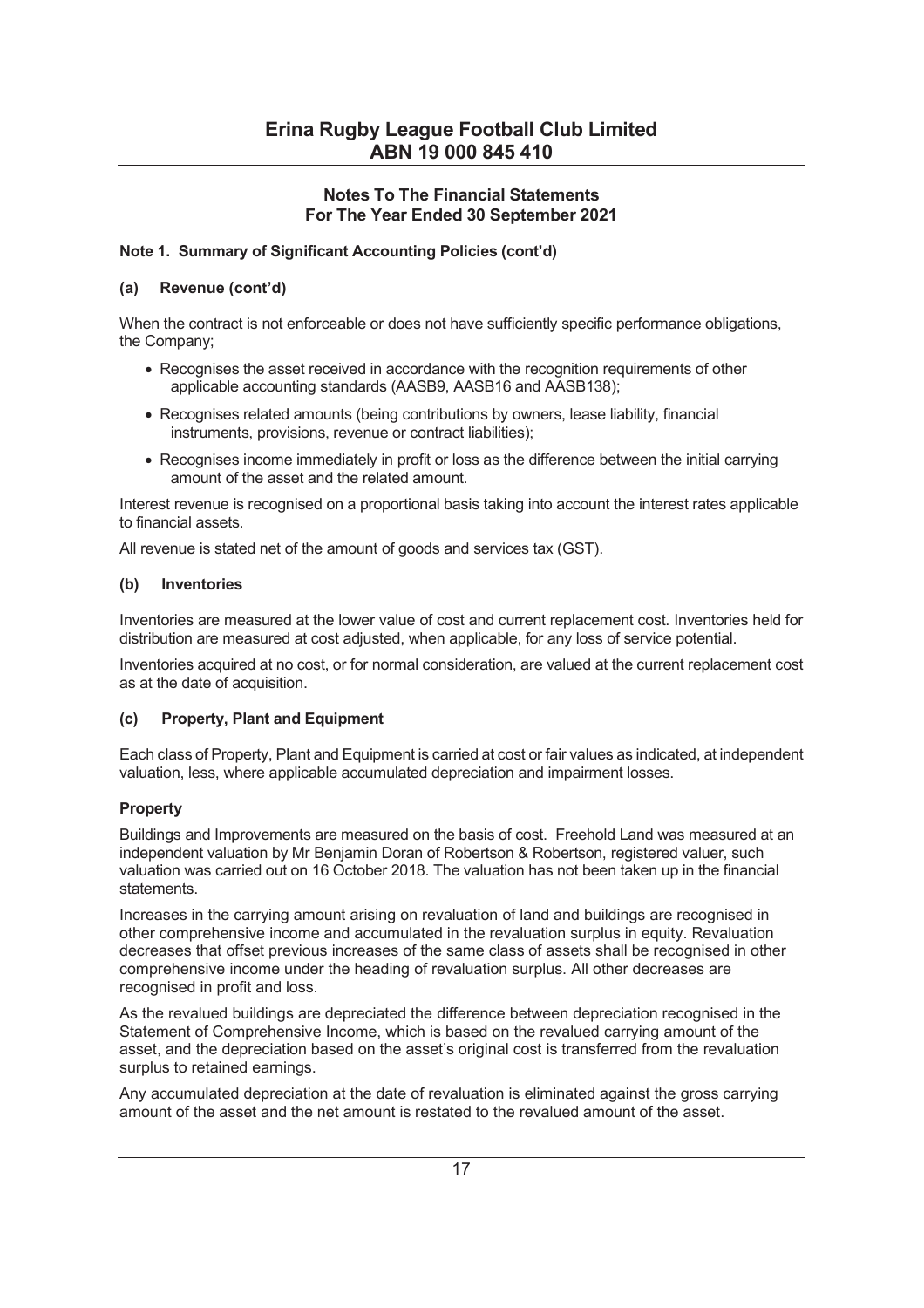#### Note 1. Summary Of Accounting Policies (cont'd)

(c) Property, Plant and Equipment (cont'd)

#### Property (cont'd)

#### Plant and Equipment

Plant and Equipment are measured on the cost basis and therefore carried at cost less accumulated depreciation and any accumulated impairment. In the event the carrying amount of plant and equipment is greater than the estimated recoverable amount, the carrying amount is written down immediately to the estimated recoverable amount and impairment losses are recognised in either profit or loss or as a revaluation decrease if the impairment losses relate to a revalued asset. A formal assessment recoverable amount is made when impairment indicators are present (refer to Note 1 (e) for details of impairment). Plant and equipment that have been contributed at no cost are recognised at their fair value of the asset at the date it is acquired.

#### Depreciation

The depreciable amount of all fixed assets, including buildings and capitalised lease assets but excluding freehold land, is depreciated on a straight line basis over the asset's useful life to the entity commencing from the time the asset is held ready for use.

The depreciation rates used for each class of depreciable asset are:

| <b>Class of Fixed Asset</b>       | <b>Depreciation Rate</b> |
|-----------------------------------|--------------------------|
| Buildings                         | 2%                       |
| <b>Plant and Equipment</b>        | $5 - 20%$                |
| <b>Poker Machines</b>             | 20%                      |
| <b>Leased Plant and Equipment</b> | 20%                      |
| Landscaping                       | 5%                       |
|                                   |                          |

The assets' residual values and useful lives are reviewed, and adjusted if appropriate, at the end of each reporting period.

Gains and losses on disposals are determined by comparing proceeds with the carrying amount. These gains or losses are recognised in profit or loss in the period in which they arise. When revalued assets are sold, amounts included in the revaluation reserve relating to that asset are transferred to retained earnings.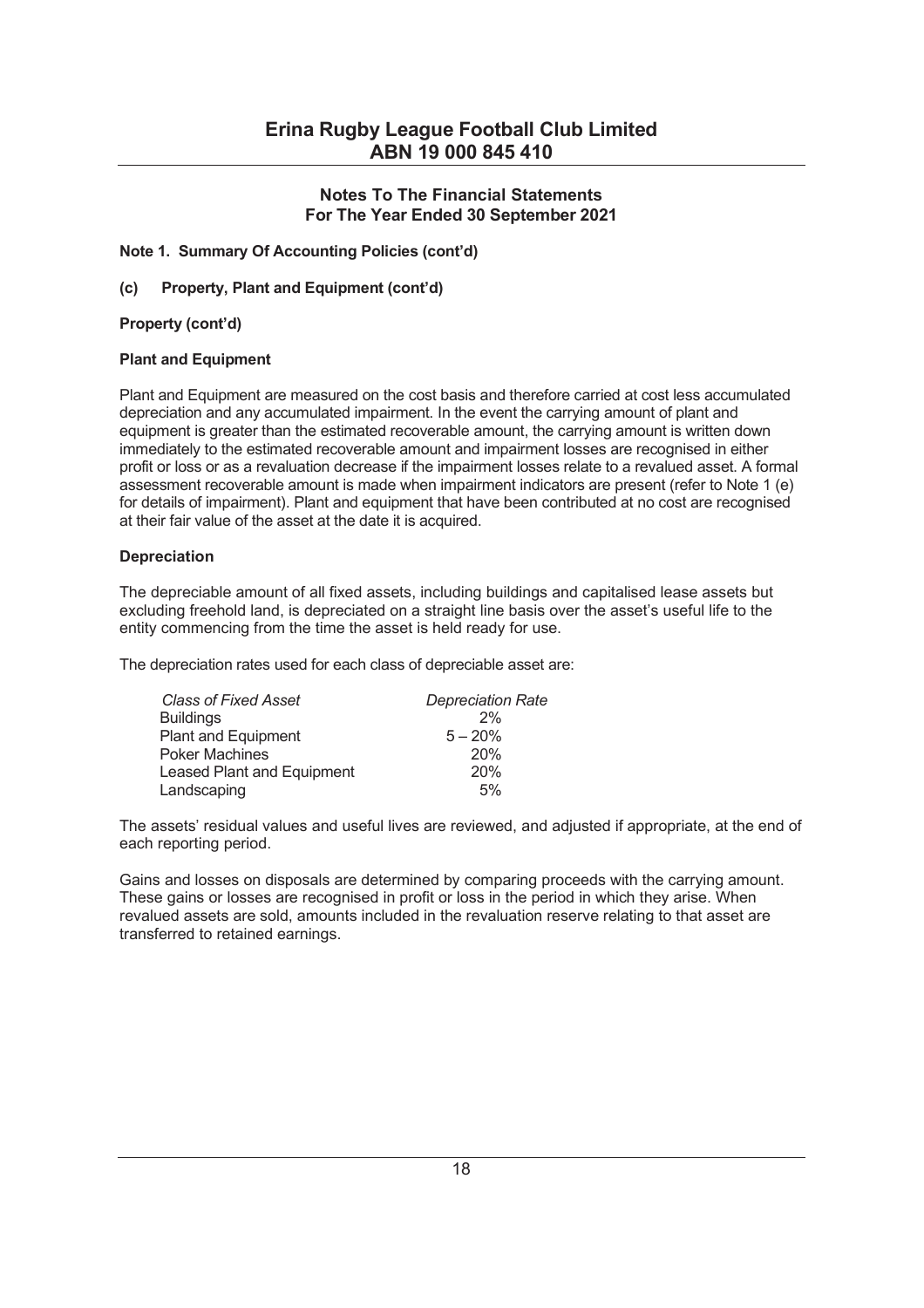#### Note 1. Summary Of Accounting Policies (cont'd)

#### (d) Financial Instruments

#### **Recognition**

Financial assets and financial liabilities are recognised when the entity becomes a party to the contractual provisions to the instrument. For financial instruments, this is equivalent to the date that the company commits itself to either purchase or sell the asset (i.e. trade date accounting is adopted). Financial instruments are initially measured at cost which includes transaction costs when the related contractual rights or obligations exist. Subsequent to initial recognition these instruments are measured as set out below.

#### Financial assets

Financial assets that are within the scope of the accounting standards are required to be subsequent measured at amortised or fair value on the basis of the company's business model for managing financial assets and the contractual cash flow characteristics of the financial assets. The company holds investment classified as financial asset at fair value through other comprehensive income. In adopting AASB 9 Financial Instruments, the company has made an irrevocable election on initial recognition to present gains and losses on investments in equity instruments that are not held for trading in other comprehensive income. No further impairment of the financial assets at fair value through other comprehensive income will be recognised.

#### Financial Liabilities

Non-derivative financial liabilities are recognised at amortised cost, comprising original debt less principal payments and amortisation. Where there is an unconditional right to defer settlement of the liability for at least 12 months after the reporting date, the loans and borrowings are classified as non-current.

#### (e) Impairment of Assets

At the end of each reporting period, the entity assesses whether there is any indication that an asset may be impaired. If such indication exists, an impairment test is carried out on the asset by comparing the recoverable amount of the asset, being the higher of the assets fair value less costs to sell and value in use, to the assets carrying amount.

Any excess of the assets carrying amount over its recoverable amount is recognised immediately in profit or loss, unless the asset is carried at a revalued amount in accordance with another standard (e.g. in accordance with the revaluation model in AASB 116). Any impairment loss of a revalued asset is treated as a revaluation decrease in accordance with that other standard.

Where it is not possible to estimate the recoverable amount of an individual asset, the entity estimates the recoverable amount of the cash-generating unit to which the asset belongs.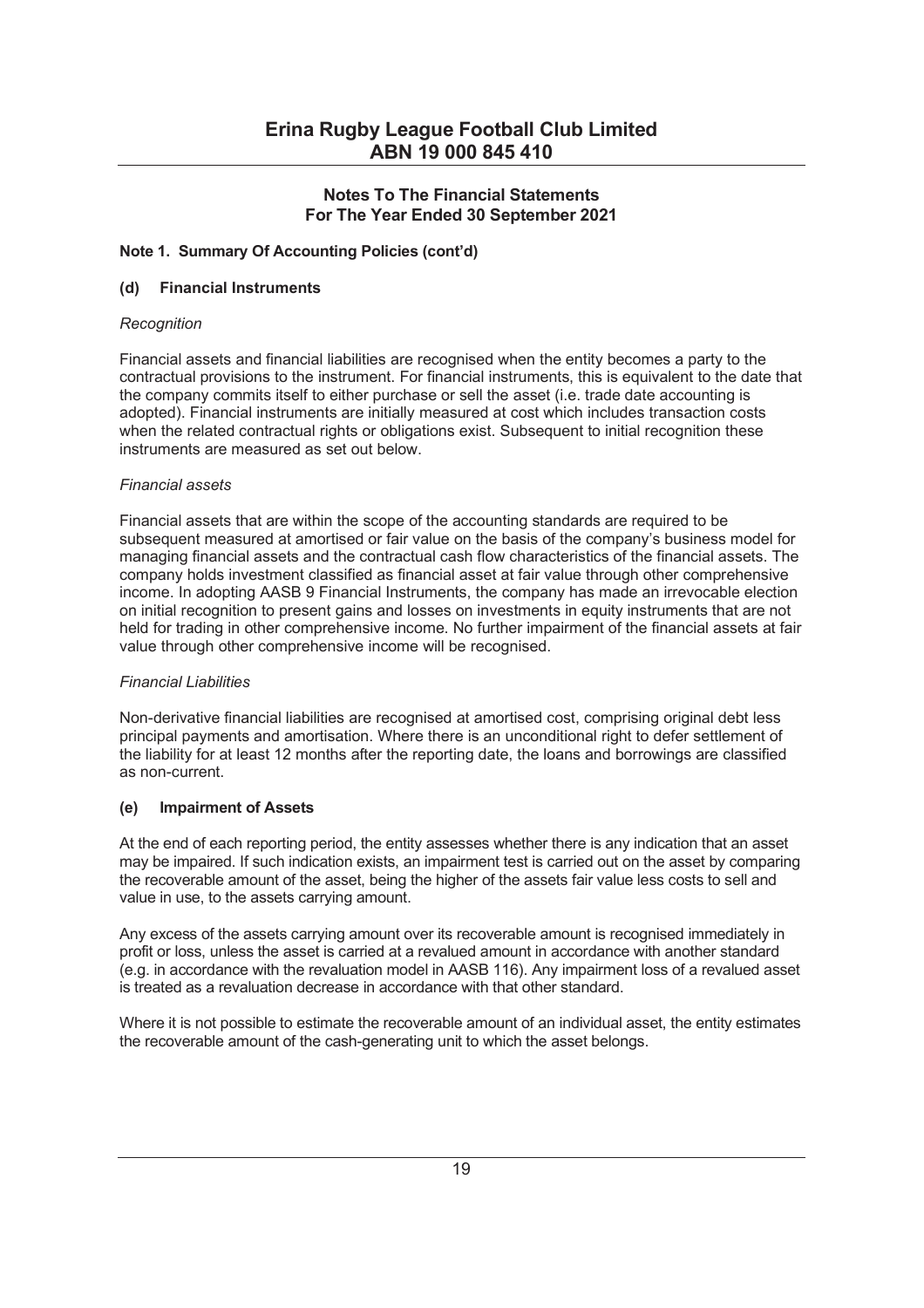#### Note 1. Summary Of Accounting Policies (cont'd)

#### (f) Employee Benefits

#### Short-term employee benefits

Liabilities for wages and salaries, including non-monetary benefits, annual leave, long service leave and accumulating sick leave expected to be settled wholly within the 12 months of the reporting date are measured at the amounts expected to be paid when the liabilities are settled. Non-accumulating sick leave is expensed to profit or loss when incurred.

#### Other long-term benefits

The liability for long service leave not expected to be settled within 12 months of the reporting date is recognised as non-current liabilities, provided there is an unconditional right to defer settlement of the liability. The liability is measured as the present value of the expected future payments to be made in respect of services provided by employee up to the reporting date using the projected unit credit method. Consideration is given to expected future wage and salary levels, experience of employee departures and periods of service. Expected future payments are discounted using market yields at the reporting date on national government bodies with terms to maturity and currency that match, as closely as possible, the estimated future cash outflows.

#### (g) Cash and Cash Equivalents

Cash and cash equivalents include cash on hand, deposits held at-call with banks, other short-term highly liquid investments with original maturities of three months or less, and bank overdrafts. Bank overdrafts are shown within short-term borrowings in current liabilities on the statement of financial position.

## (h) Goods and Services Tax (GST)

Revenues, expenses and assets are recognised net of the amount of GST, except where the amount of GST included is not recoverable from Australian Taxation Office.

Receivables and payables are stated inclusive of the amount of GST receivable or payable. The net amount of GST recoverable from, or payable to, the ATO is included with other receivables or payables in the statement of financial position.

Cash flows are presented on a gross basis. The GST components of cash flows arising from investing or financing activities which are recoverable from, or payable to, the ATO are presented as operating cash flows included in receipts from customers or payments to suppliers.

## (i) Income Tax

Under present legislation income derived by the Company is not assessable to income tax as per an exemption granted by the Australian Taxation Office under Division 50 of the *Income Tax* Assessment Act 1997.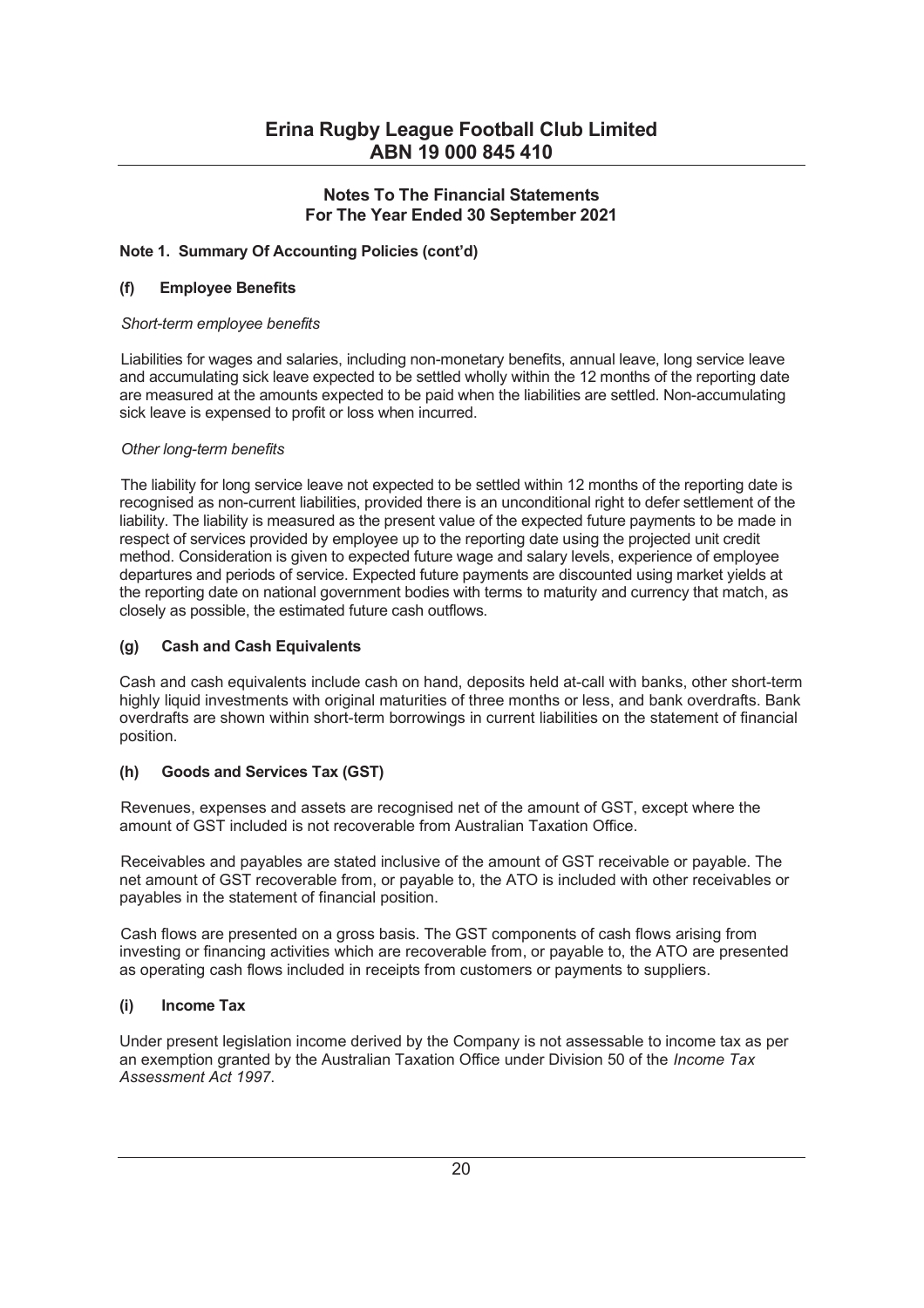#### Note 1. Summary Of Accounting Policies (cont'd)

#### (j) Comparative Figures

When required by accounting standards, comparative figures have been adjusted to conform with changes in presentation for the current financial year.

#### (k) Trade and Other Receivables

Trade and other debtors include amounts from members as well as amounts receivable from customers for goods sold in the ordinary course of business. Trade and Other Debtors expected to be collected within 12 months of the end of the reporting period are classified as current assets. All other trade debtors are classified as non-current assets.

#### (l) Trade and Other Payables

Trade and other payables represent the liabilities for goods and services received by the company during the reporting period that remain an unpaid at the end of the reporting period. The balance is recognised as a current liability with the amounts normally paid within 30 days of recognition of the liability.

#### (m) New Accounting Standards and Interpretations

The company has adopted all new or amended Accounting Standards and Interpretations issued by the Australia Accounting Standards Board ('AASB') that are mandatory for the current reporting period. Any new or amended Accounting Standards or Interpretations that are not yet mandatory have not been early adopted. There were no Accounting Standards and or Interpretations which will have or have had a material impact on the Club for the year.

#### (n) Critical accounting estimates and judgements

The directors evaluate estimates and judgements incorporated into the financial statements based on historical knowledge and best available current information. Estimates assume a reasonable expectation of future events are based on current trends and economic data, obtained both externally and within the entity.

#### Estimation of useful lives of assets

The company determines the estimated useful lives and related depreciation and amortisation charges for its property, plant and equipment. The useful lives could change significantly as a result of technical innovations or some other event. The depreciation and amortisation charge will increase where the useful lives are less than previously estimated lives, or technically obsolete or non-strategic assets that have been abandoned or sold will be written off or written down.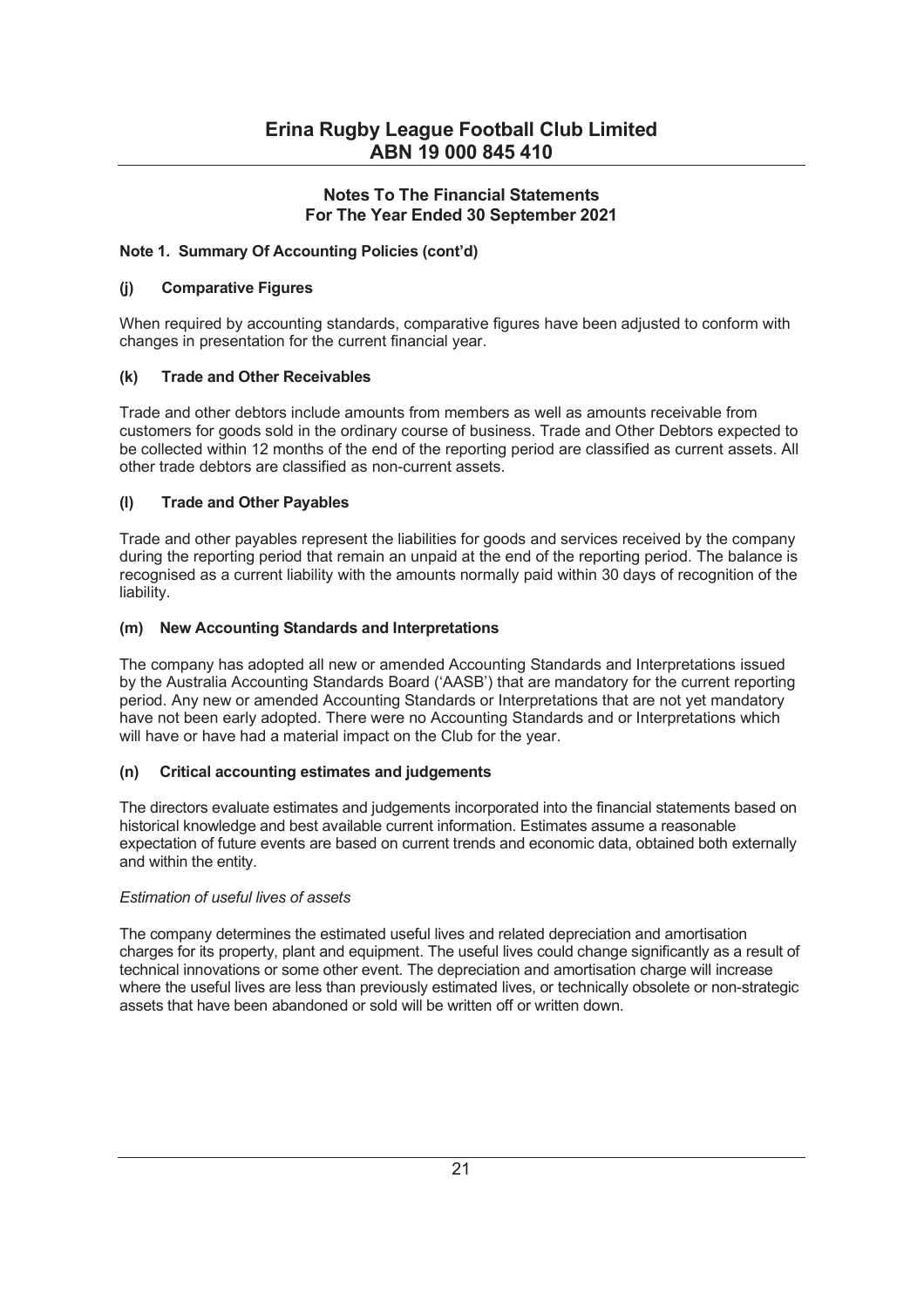#### Note 1. Summary Of Accounting Policies (cont'd)

#### (n) Critical accounting estimates and judgements (cont'd)

#### Employee benefits provision

As discussed in Note 1 (f), the liability for employee benefits expected to be settled more than 12 months from the reporting date are recognised and measured at the present value of the estimated future cash flows to be made in respect of all employees at the reporting date. In determining the present value of the liability, estimates of attrition rates and pay increases through promotion and inflation have been taken into account.

|                                                | 2021<br>\$ | 2020<br>\$ |
|------------------------------------------------|------------|------------|
| Note 2. Revenue                                |            |            |
| Sales Revenue:                                 |            |            |
| Sale of Goods - Bar                            | 935,542    | 1,013,478  |
| Net Clearances - Poker Machines                | 2,062,210  | 2,286,423  |
| Sale of Goods - Catering<br>Functions - Income | 980,731    | 998,114    |
|                                                | 49,957     | 77,695     |
|                                                | 4,028,440  | 4,375,710  |
| Commission - Keno                              | 29,660     | 40,398     |
| Commission - Tab                               | 13,106     | 12,329     |
| Commission - Other                             | 105,570    | 78,058     |
| <b>Courtesy Bus</b>                            | 2,101      | 5,606      |
| <b>Football Trading</b>                        | 85,515     | 39,312     |
| Social and Promotions Income                   | 90,720     | 83,738     |
| <b>Members Subscriptions</b>                   | 45,633     | 54,492     |
| <b>Interest Received</b>                       | 164        | 279        |
|                                                | 372,469    | 314,212    |
| Other Income                                   |            |            |
| Sundry Income                                  | 17,693     | 17,473     |
| <b>Government Subsidies</b>                    | 196,109    | 910,000    |
| Net Gain on Disposal of Non-Current Assets     | 89,497     | 29,800     |
|                                                | 303,299    | 957,273    |
| <b>Total Revenue and Other Income</b>          | 4,704,208  | 5,647,195  |
|                                                |            |            |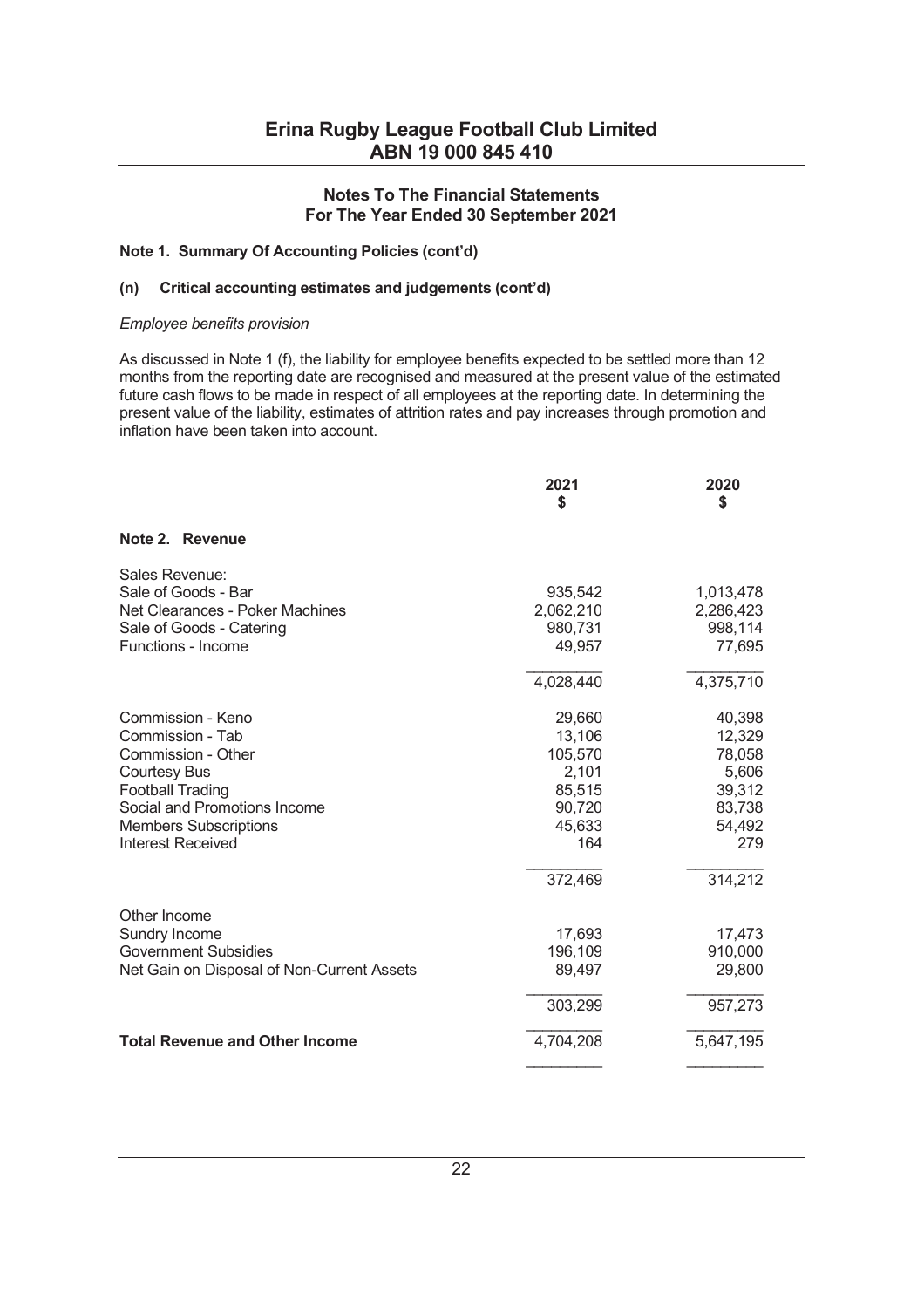## Notes To The Financial Statements For The Year Ended 30 September 2021

|                                                                                                            | 2021<br>\$                    | 2020<br>\$                    |
|------------------------------------------------------------------------------------------------------------|-------------------------------|-------------------------------|
| Note 3. Surplus for the Year                                                                               |                               |                               |
| (a) Expenses:<br>Cost of Sales                                                                             | 725,727                       | 775,350                       |
| Interest expense                                                                                           | 57,197                        | 67,955                        |
| Depreciation and Amortisation:<br>- buildings<br>- plant and equipment & motor vehicle<br>- poker machines | 234,211<br>108,043<br>266,629 | 236,694<br>125,789<br>257,848 |
| <b>Total Depreciation and Amortisation</b>                                                                 | 608,883                       | 620,331                       |
| (b) Significant Revenue and Expenses<br>Net gain/(loss) on disposal of non-current assets:                 |                               |                               |
| Proceeds on disposal<br>Disposal at carrying value                                                         | 89,497                        | 29,800                        |
| Net gain on disposals                                                                                      | 89,497                        | 29,800                        |
| Note 4. Cash and Cash Equivalents                                                                          |                               |                               |
| Cash on hand<br>Cash at bank                                                                               | 91,281<br>1,629,123           | 101,681<br>1,336,669          |
| Total cash and cash equivalents as stated in the<br>statement of financial position                        | 1,720,404                     | 1,438,350                     |
| Note 5. Trade & Other Receivables                                                                          |                               |                               |
| <b>Other Debtors</b><br>Government Subsidies Receivable                                                    | 34,120                        | 43,219<br>132,500             |
| <b>Total Trade &amp; Other Receivables</b>                                                                 | 34,120                        | 175,719                       |
|                                                                                                            |                               |                               |

(i) Credit Risk-Accounts Receivable and Other Debtors

The company does not have any material credit risk exposure to any single receivable or group of receivables.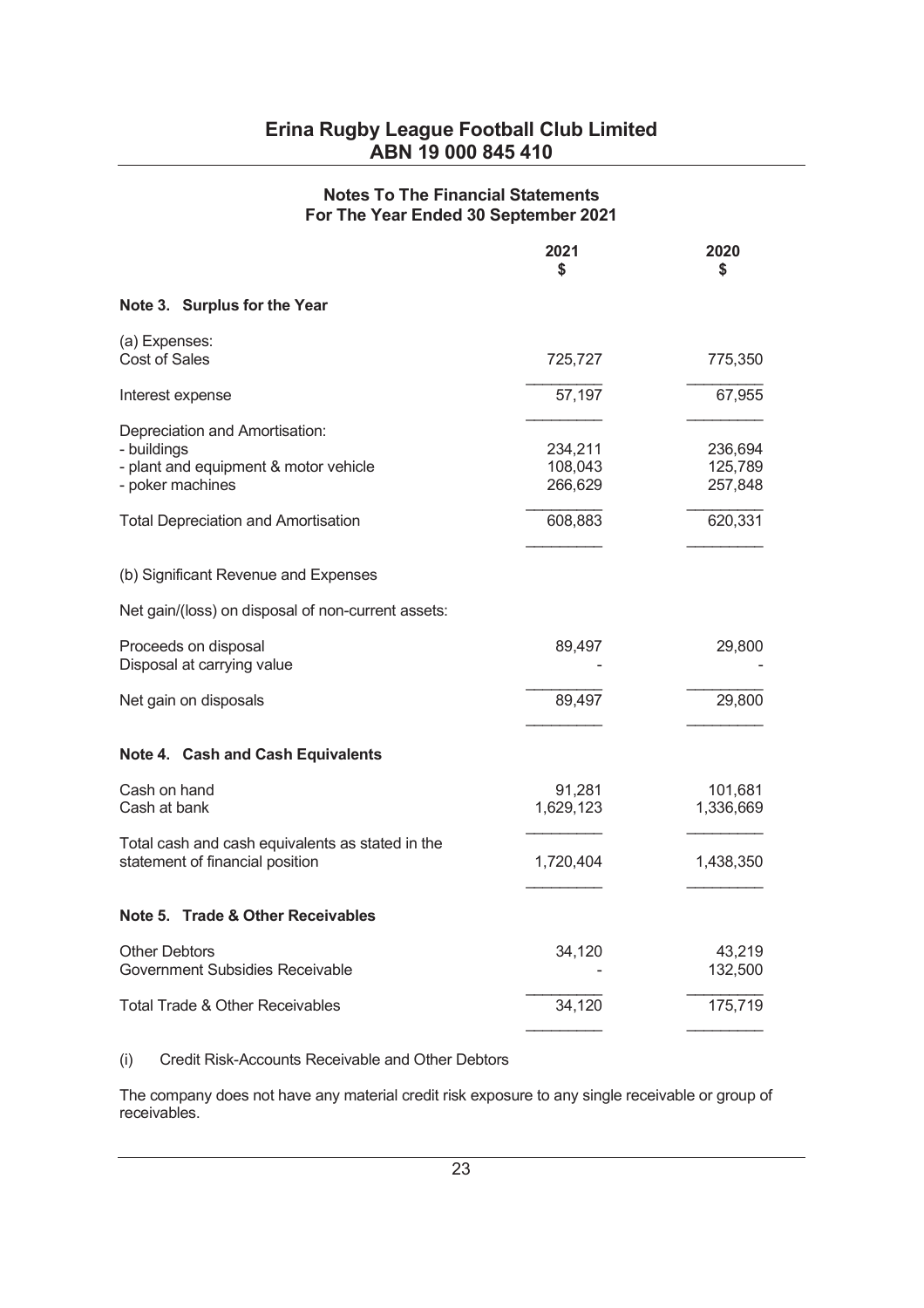## Notes To The Financial Statements For The Year Ended 30 September 2021

|                                         | 2021<br>\$    | 2020<br>\$    |
|-----------------------------------------|---------------|---------------|
| Note 6. Inventories                     |               |               |
| Current - at Cost                       |               |               |
| Bar                                     | 46,328        | 47,143        |
| Catering - Restaurant                   | 8,269         | 8,399         |
| Catering - Café<br>Promotions           | 800<br>930    | 800<br>60     |
| Football                                | 26,233        | 23,738        |
|                                         |               |               |
| <b>Total Inventories</b>                | 82,560        | 80,140        |
| <b>Note 7. Other Current Assets</b>     |               |               |
| Prepayments                             | 10,957        | 12,886        |
| <b>Total Other Current Assets</b>       | 10,957        | 12,886        |
| Note 8. Property, Plant & Equipment     |               |               |
| Freehold land - at valuation            | 3,425,000     | 3,425,000     |
| Buildings - at cost                     | 8,208,767     | 8,187,178     |
| Less accumulated depreciation           | (3,527,639)   | (3,297,985)   |
| <b>Total Land and Buildings</b>         | 8,106,128     | 8,314,193     |
| Plant & Equipment - at cost             | 2,045,049     | 2,684,467     |
| Less accumulated depreciation           | (1,526,923)   | (2, 178, 883) |
| <b>Total Plant &amp; Equipment</b>      | 518,126       | 505,584       |
| Poker Machines - at cost                | 2,930,363     | 2,878,924     |
| Less accumulated depreciation           | (2, 236, 289) | (2, 294, 325) |
| <b>Total Poker Machines</b>             | 694,074       | 584,599       |
| Net Written Down Value of all Property, |               |               |
| <b>Plant &amp; Equipment</b>            | 9,318,328     | 9,404,376     |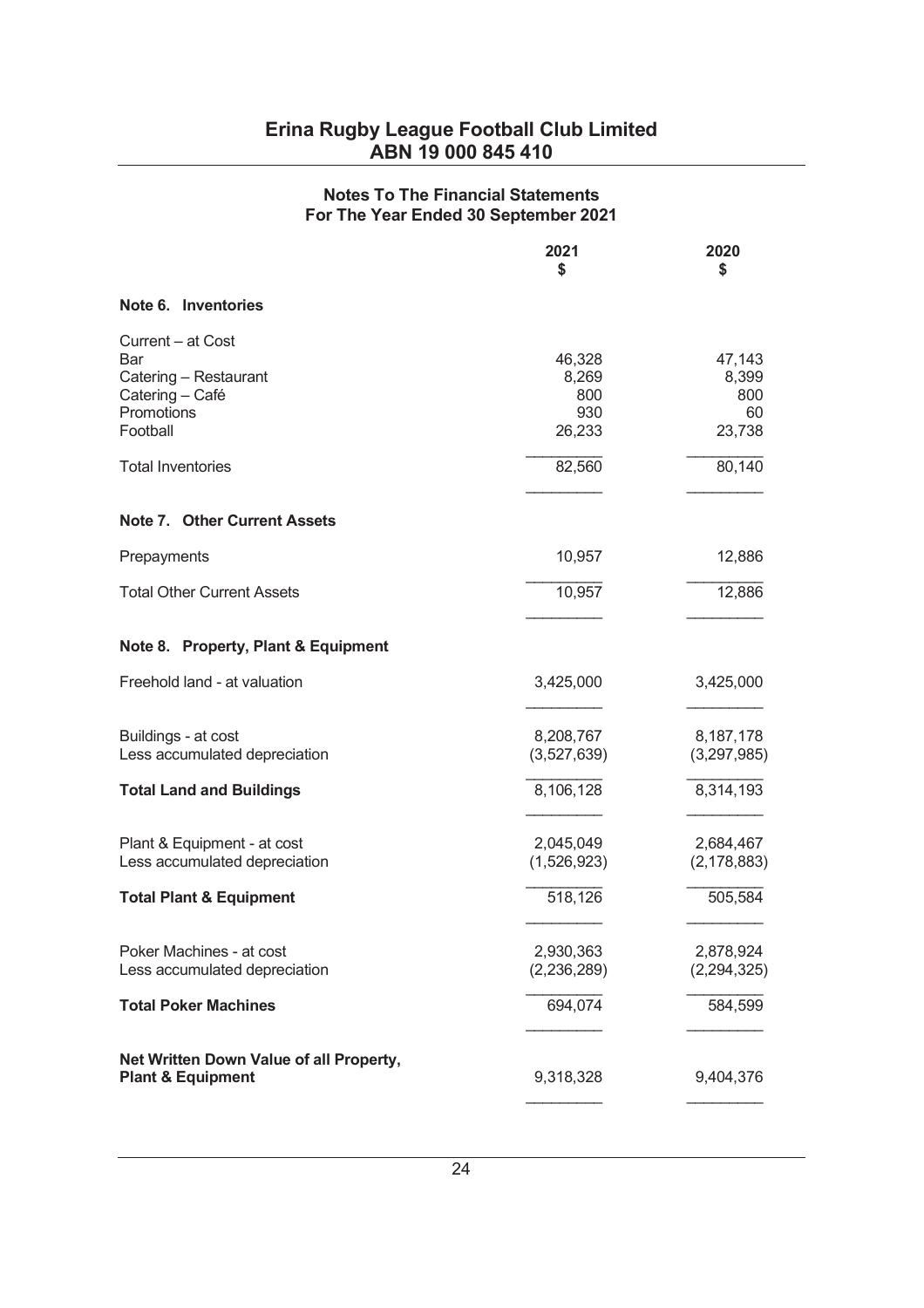#### Note 8. Property, Plant & Equipment (cont'd)

Current Value of Freehold Land

Based on a valuation performed by Mr Benjamin Doran of Robertson & Robertson on 16 October 2018, the value of land is \$6,750,000. The valuation was performed on the basis of current market buying values. The valuation has not been taken up in the financial statements. The revaluation was not made in accordance with a policy of regular revaluations.

As per Section S41 j(3) of the Registered Clubs Act the Board of Directors of Erina Rugby League Football Club Limited declare that as of 30 September 2021 the company owned the following property assets classified as below.

#### Current use Classification

Main Club  $-$  Land & Buildings

#### Movements in Carrying Amounts

| 2021                              | <b>Freehold</b><br>Land &<br><b>Buildings</b> | <b>Plant</b><br>&<br><b>Equipment</b> | <b>Poker</b><br><b>Machines</b> | <b>Total</b> |
|-----------------------------------|-----------------------------------------------|---------------------------------------|---------------------------------|--------------|
|                                   | \$                                            | \$                                    | \$                              | \$           |
| <b>Opening Balance</b>            | 8,314,193                                     | 505,584                               | 584,599                         | 9,404,376    |
| Additions at cost                 | 26,146                                        | 120,585                               | 376,104                         | 522,835      |
| Disposals &<br><b>Transfers</b>   |                                               |                                       |                                 |              |
| Depreciation<br>expense           | (234, 211)                                    | (108, 043)                            | (266, 629)                      | (608, 883)   |
| Carrying amount<br>at end of year | 8,106,128                                     | 518,126                               | 694,074                         | 9,318,328    |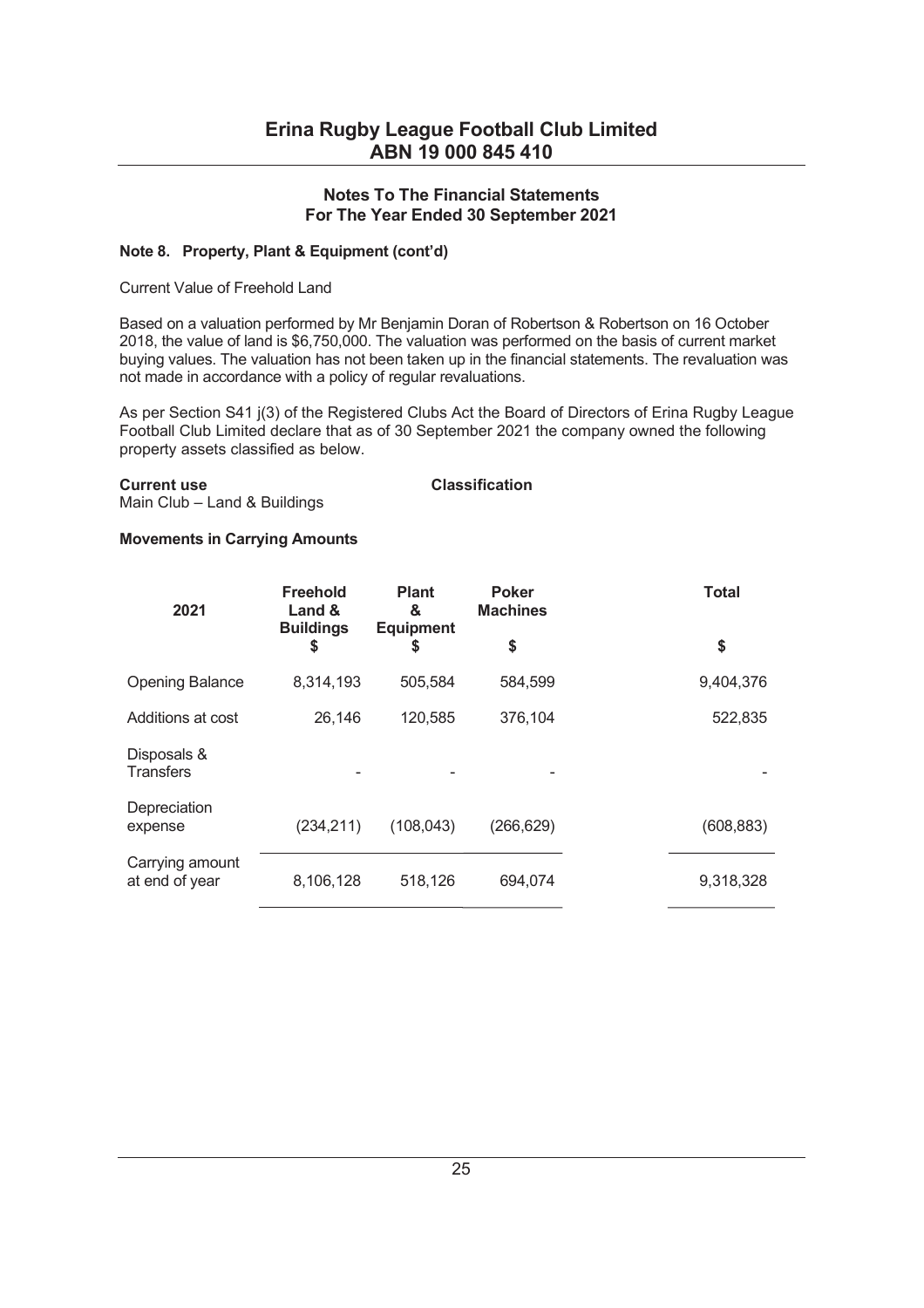#### Notes To The Financial Statements For The Year Ended 30 September 2021

|                                                               | 2021<br>\$           | 2020<br>\$           |
|---------------------------------------------------------------|----------------------|----------------------|
| Note 9. Trade and Other Payables                              |                      |                      |
| Current:<br>Unsecured:<br>Trade payables and accrued expenses | 209,446              | 478,046              |
| Revenue received in advance                                   | 17,594               | 26,412               |
| <b>Total Trade and Other Payables</b>                         | 227,040              | 504,458              |
|                                                               |                      |                      |
| Note 10. Borrowings                                           |                      |                      |
| Current:<br>Secured:                                          |                      |                      |
| Hire Purchase Liabilities (b)<br>Loan - Bank (a)              | 228,194<br>1,400,000 | 113,413<br>1,400,000 |
|                                                               | 1,628,194            | 1,513,413            |
| Non-Current:<br>Secured:                                      |                      |                      |
| Hire Purchase Liabilities (b)<br>Loan - Bank (a)              | 194,892              | 118,649              |
|                                                               | 194,892              | 118,649              |
| <b>Total Borrowings</b>                                       | 1,823,086            | 1,632,062            |
|                                                               |                      |                      |

#### Secured Liabilities

- (a) Bank Loan secured over the facility and assets. Expiration of the current agreement is  $30<sup>th</sup>$  April 2022, therefore is classified as being current in nature.
- (b) Hire Purchase agreements secured over the purchase of new poker machine additions. At the end of the financial year, three hire purchase agreements were active, with principal and interest repayments due in the next 12 months classified as current in nature and any further amounts of each agreement listed as non-current.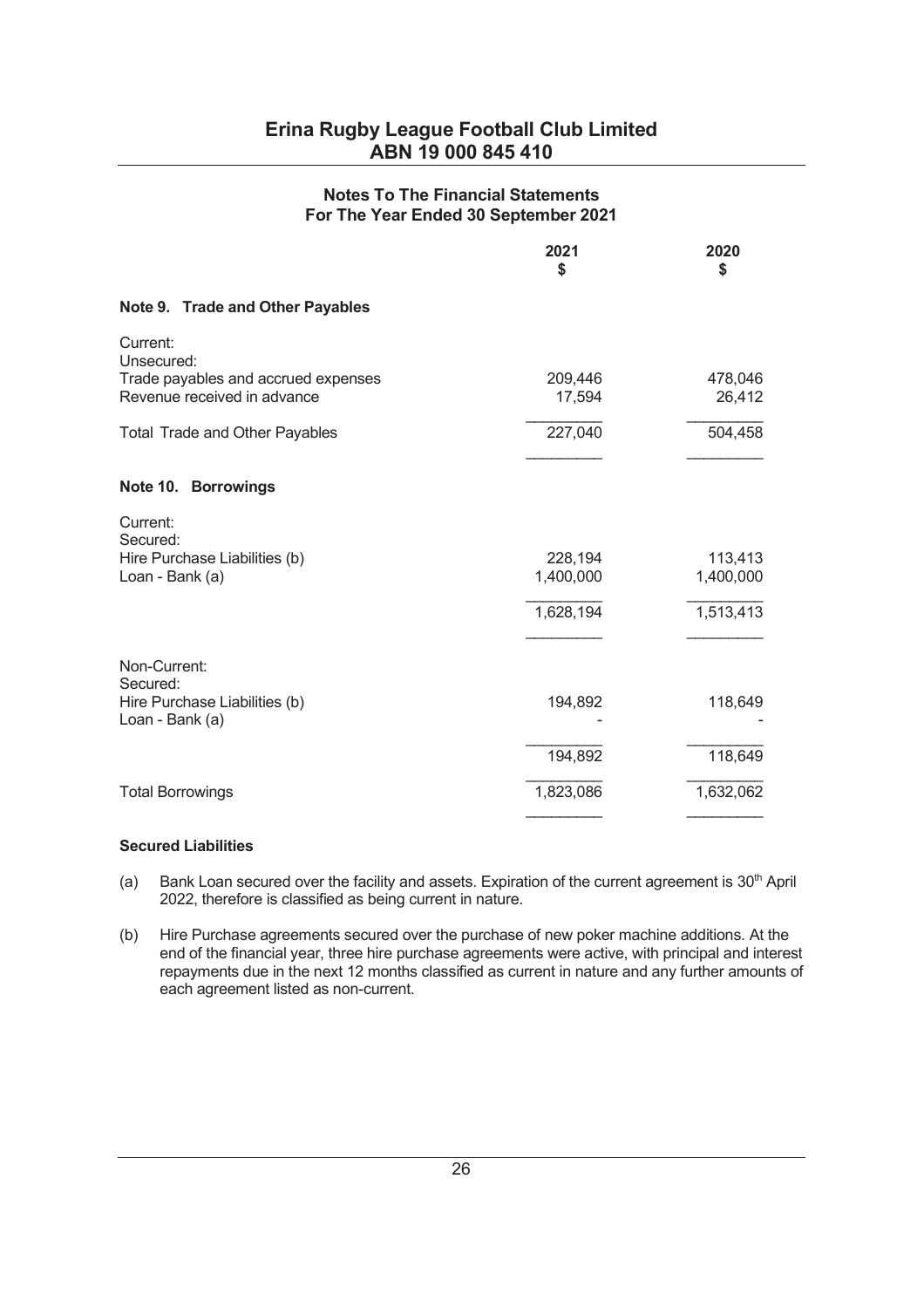## Notes To The Financial Statements For The Year Ended 30 September 2021

|                                                                          | 2021<br>\$                    | 2020<br>\$                    |
|--------------------------------------------------------------------------|-------------------------------|-------------------------------|
| Note 11. Provisions for Employee Benefits                                |                               |                               |
| Current:<br>Annual leave entitlements<br>Long service leave entitlements | 125,020<br>193,192<br>318,212 | 167,998<br>167,385<br>335,383 |
| Non-Current:<br>Long service leave entitlements                          | 35,346                        | 36,501                        |
| Total leave entitlements                                                 | 353,558                       | 371,884                       |

Employee benefits represent amounts accrued for annual and long service leave.

A provision has been recognised for employee entitlements relating to long service leave. In calculating the present value of future cash flows in respect of long service leave, the probability of long service leave being taken is based on historical data. The measurement and recognition criteria relating to employee benefits have been included in Note 1(f) to these financial statements.

#### Note 12. Retained Earnings

| Retained Earnings at the beginning of the financial year                        | 5,241,840 | 4,836,760 |
|---------------------------------------------------------------------------------|-----------|-----------|
| Net surplus for the year                                                        | 159,621   | 405,076   |
| Retained Earnings at the end of the financial year                              | 5,401,457 | 5,241,840 |
|                                                                                 |           |           |
| Note 13. Reserves                                                               |           |           |
| Asset Revaluation Reserve at the beginning of the year<br>Movement for the year | 3,361,228 | 3,361,228 |
| Asset Revaluation Reserve at the end of the year                                | 3,361,228 | 3,361,228 |
|                                                                                 |           |           |

#### Asset Revaluation Reserve

The asset revaluation reserve records the re-valuation increments and decrements (that do not represent impairment write-downs) that relate to assets such as property, plant and equipment (noncurrent assets).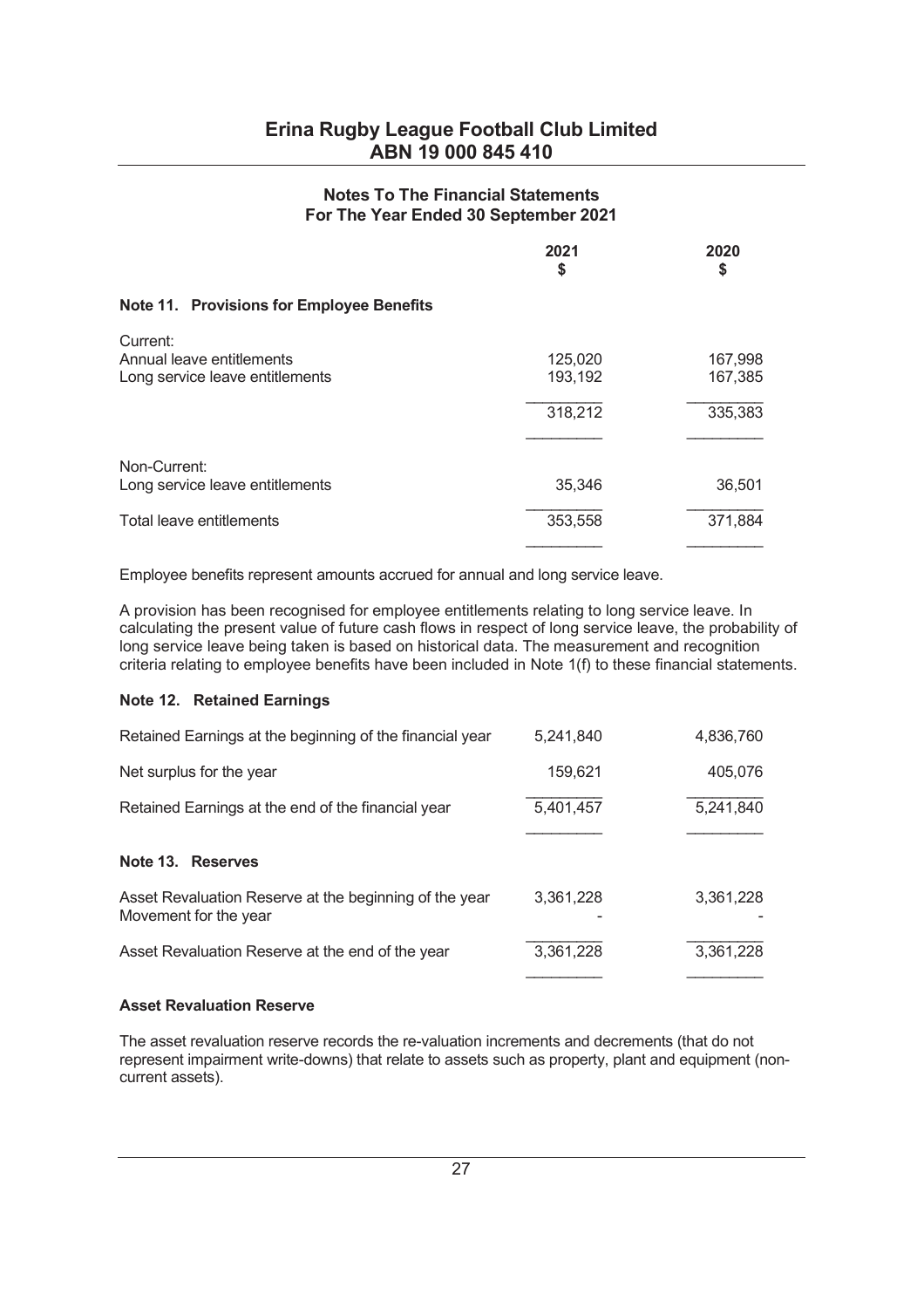## Notes To The Financial Statements For The Year Ended 30 September 2021

|                                                                                                                                                                               |                         | 2021<br>\$             | 2020<br>\$ |  |
|-------------------------------------------------------------------------------------------------------------------------------------------------------------------------------|-------------------------|------------------------|------------|--|
| <b>Note 14. Related Party Disclosures</b>                                                                                                                                     |                         |                        |            |  |
| (a) Loans to Directors                                                                                                                                                        |                         |                        |            |  |
| The directors of Erina Rugby League Football Club Limited during the year were:                                                                                               |                         |                        |            |  |
| J Savage<br>G Deegan                                                                                                                                                          | S McGowan<br>M Besgrove | J Simnett<br>J Creevey | A Lavette  |  |
| Aggregate income received, or due and receivable, by the directors of the company in connection with:                                                                         |                         |                        |            |  |
| Honorariums                                                                                                                                                                   |                         | Nil                    | Nil        |  |
| (b) Key Management Personnel Compensation                                                                                                                                     |                         |                        |            |  |
| Total remuneration received or due and receivable by key management of the company, including<br>redundancy and other payments, for management of the affairs of the company. |                         |                        |            |  |
| <b>Total Compensation</b>                                                                                                                                                     |                         | 215,701                | 228,316    |  |
| <b>Note 15. Related Party Disclosures</b>                                                                                                                                     |                         |                        |            |  |
| (a) Loans to Directors                                                                                                                                                        |                         |                        |            |  |
| Loans in existence at balance date to directors<br>of the company                                                                                                             |                         | Nil                    | Nil        |  |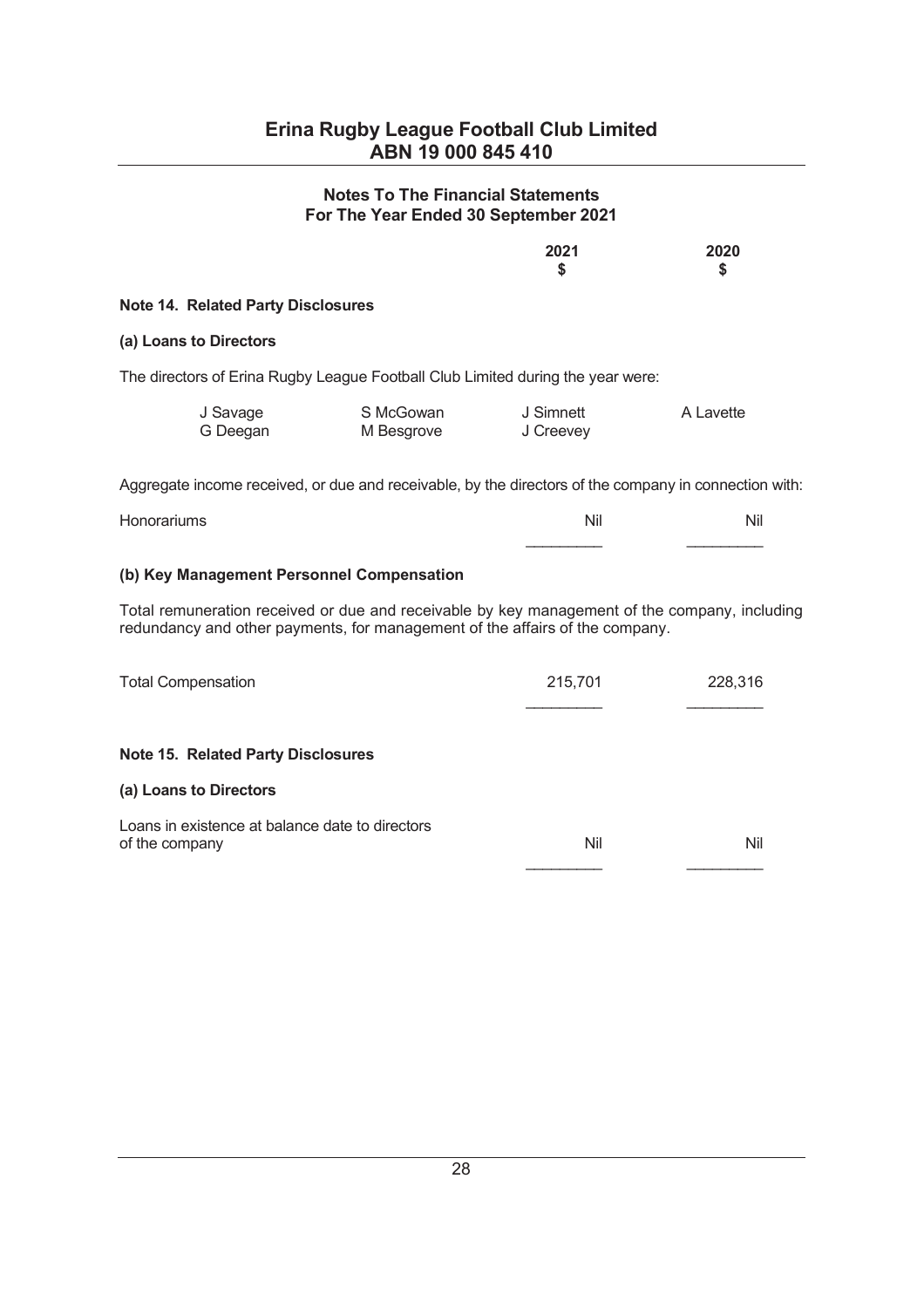## Notes To The Financial Statements For The Year Ended 30 September 2021

|                                                   |                               | <b>Note</b>             | 2021<br>\$ | 2020<br>\$ |
|---------------------------------------------------|-------------------------------|-------------------------|------------|------------|
| Note 15. Related Party Disclosures (cont'd)       |                               |                         |            |            |
| (b) Transactions with Related Parties - Directors |                               |                         |            |            |
| <b>Types of Terms &amp;</b><br><b>Transaction</b> | Class of<br><b>Conditions</b> | <b>Related</b><br>Party |            |            |
| Purchases & Meals.                                | Normal<br>Commercial          | <b>Directors</b>        |            |            |
| Drinks, Education &<br>Training                   | Terms                         |                         | 2,071      | 4,321      |
| Maintenance &<br>Goods                            | Director - Related<br>entity  | <b>Directors</b>        | 8,000      | 11,123     |

(c) The Directors also purchased goods from the company on the same terms and conditions available to the company's employees, members and guests.

#### Note 16. Contingent Liabilities

#### Bank Guarantee The Company has provided Bank Guarantees in relation to the following: Indemnity guarantee to TAB 5,000 5,000  $\frac{1}{2}$  , and the contract of the contract of the contract of the contract of the contract of the contract of the contract of the contract of the contract of the contract of the contract of the contract of the contract  $5,000$  5,000 5,000  $\frac{1}{2}$  , and the contract of the contract of the contract of the contract of the contract of the contract of the contract of the contract of the contract of the contract of the contract of the contract of the contract

#### Note 17. Financial Reporting By Segments

The company operates predominantly in one industry. The principal activity of the company is that of a Licensed Club registered under the Registered Clubs Act, 1976. The company operates predominantly in one geographical area, being Erina, NSW.

#### Note 18. Financial Risk Management

#### Financial Assets

| Cash & Cash Equivalents<br>Trade and other debtors | h. | 1.720.404<br>34.120 | 1.438.350<br>175.719 |
|----------------------------------------------------|----|---------------------|----------------------|
| <b>Total Financial Assets</b>                      |    | 1.754.524           | 1.614.069            |
|                                                    |    |                     |                      |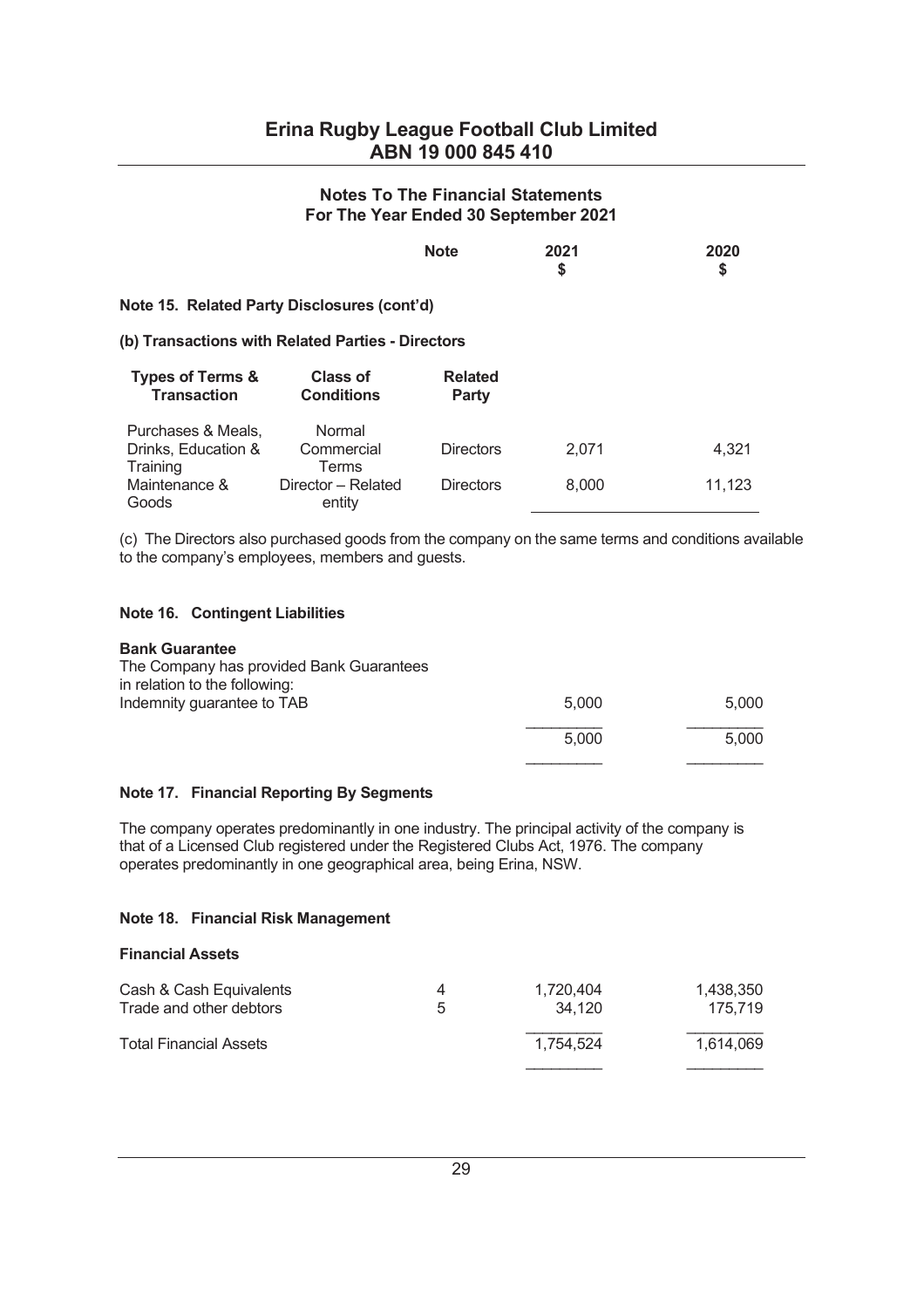# Notes To The Financial Statements For The Year Ended 30 September 2021

|                                               | <b>Note</b> | 2021<br>\$           | 2020<br>\$           |
|-----------------------------------------------|-------------|----------------------|----------------------|
| Note 18. Financial Risk Management (cont'd)   |             |                      |                      |
| <b>Financial Liabilities</b>                  |             |                      |                      |
| Trade and other payables<br><b>Borrowings</b> | 9<br>10     | 227,040<br>1,823,086 | 504,458<br>1,632,062 |
| <b>Total Financial Liabilities</b>            |             | 2,050,126            | 2,136,520            |

The company does not have any derivative instruments at 30 September 2021.

#### Note 19. Cash Flow Information

#### (a) Reconciliation of Cash

Cash at the end of the financial year as shown in the Statement of Cash Flows is reconciled to items in the Statement of Financial Position as follows:

| Cash on Hand<br>Cash at Bank                                                                                                                                                                                                                                                               | 91,281<br>1,629,123                                    | 101,681<br>1,336,669                                  |
|--------------------------------------------------------------------------------------------------------------------------------------------------------------------------------------------------------------------------------------------------------------------------------------------|--------------------------------------------------------|-------------------------------------------------------|
| Total Cash & Cash Equivalents                                                                                                                                                                                                                                                              | 1,720,404                                              | 1,438,350                                             |
| (b)<br><b>Reconciliation of Cash Flow from Operations</b><br>With Current Year Surplus after income tax                                                                                                                                                                                    |                                                        |                                                       |
| Profit after income tax                                                                                                                                                                                                                                                                    | 159,621                                                | 405,076                                               |
| Non-cash flows:<br>Depreciation and Amortisation<br>Net Profit on disposal of Property, Plant and Equipment                                                                                                                                                                                | 608,883<br>(89, 497)                                   | 620,331<br>(29, 800)                                  |
| Change in net assets and liabilities:<br>(Increase)/Decrease in Trade and Other Debtors<br>(Increase)/Decrease in Inventories<br>(Increase)/Decrease in Other Current Assets<br>Increase/(Decrease) in Trade and Other Payables<br>Increase/(Decrease) in Provisions for Employee Benefits | 141,599<br>1,930<br>(2,421)<br>(277, 423)<br>(18, 325) | (112, 937)<br>(4,837)<br>30,703<br>(19, 384)<br>2,182 |
| Cash Flows provided by operating activities                                                                                                                                                                                                                                                | 524,367                                                | 891,334                                               |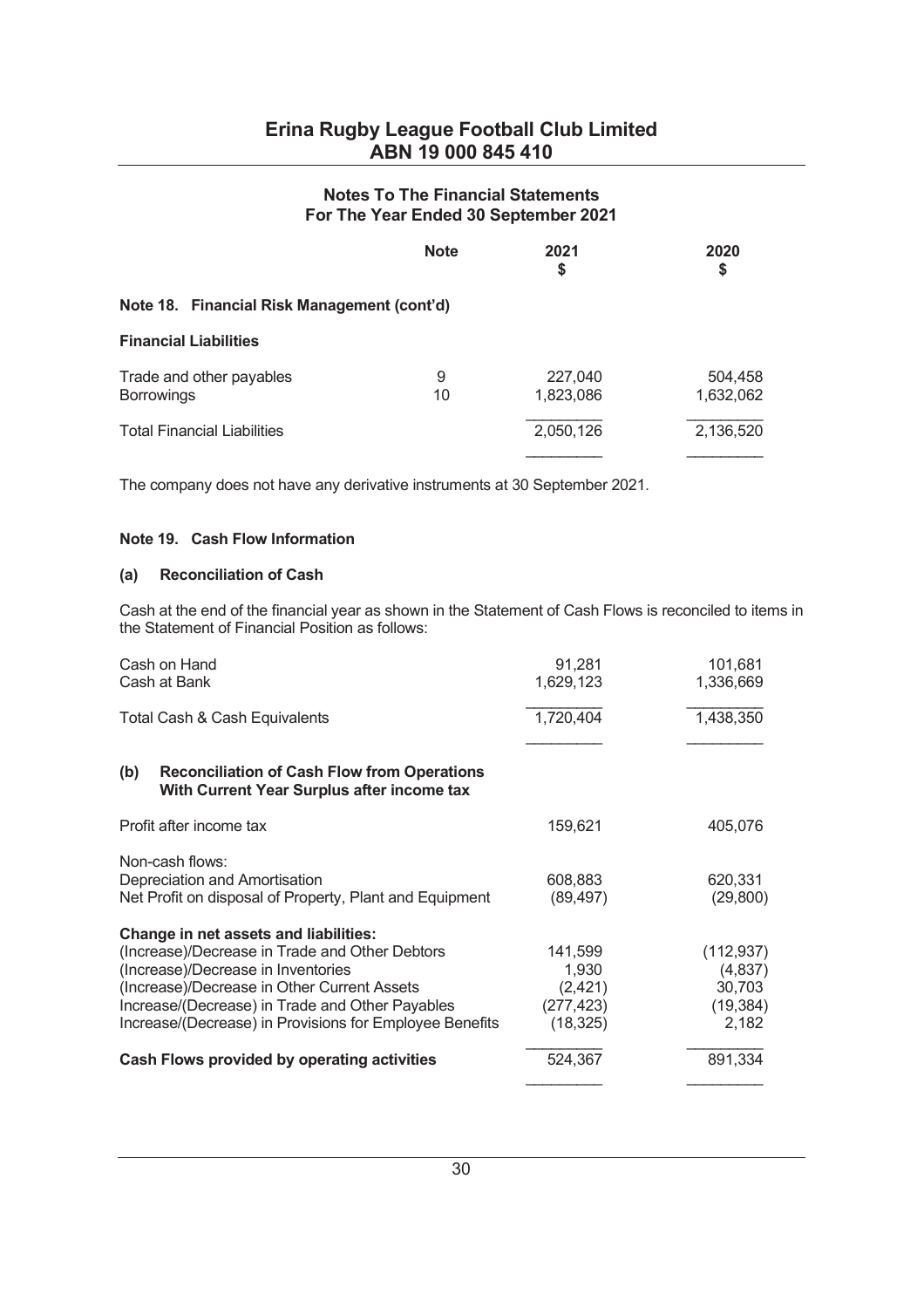#### Notes To The Financial Statements For The Year Ended 30 September 2021

|      |                                                                                                  | 2021<br>\$               | 2020<br>\$               |
|------|--------------------------------------------------------------------------------------------------|--------------------------|--------------------------|
|      | Note 19. Cash Flow Information (cont'd)                                                          |                          |                          |
| (c)  | <b>Financing Facilities</b>                                                                      |                          |                          |
|      | As at the end of the financial year the Company<br>had the following facilities available to it: |                          |                          |
| (i)  | Asset Purchase facilities<br><b>Amount Utilised</b>                                              | 500,000<br>(423,086)     | 500,000<br>(232,062)     |
|      | Unused credit facility                                                                           | 76,914                   | 267,938                  |
| (ii) | Loan Facilities<br>Bank Loan<br><b>Amount Utilised</b>                                           | 1,600,000<br>(1,400,000) | 1,600,000<br>(1,400,000) |
|      | Unused credit facility                                                                           | 200,00                   | 200,000                  |
|      |                                                                                                  |                          |                          |

The bank loan facilities matures on 30 April 2022 but may be extended by mutual agreement. The company has completed its negotiating for an extension of the maturity date of these facilities as at the date of approval of these financial statements.

The Asset Purchase facilities mature at different dates, but may be extended by mutual agreement. The Directors of the Company are of the opinion that the Asset Purchase facilities will be maintained after 30 April 2022.

#### Note 20. Company Details

The registered office of the company is:

Erina Rugby League Football Club Limited Ilya Avenue ERINA NSW 2250

The principle place of business is:

Erina Rugby League Football Club Limited Ilya Avenue ERINA NSW 2250